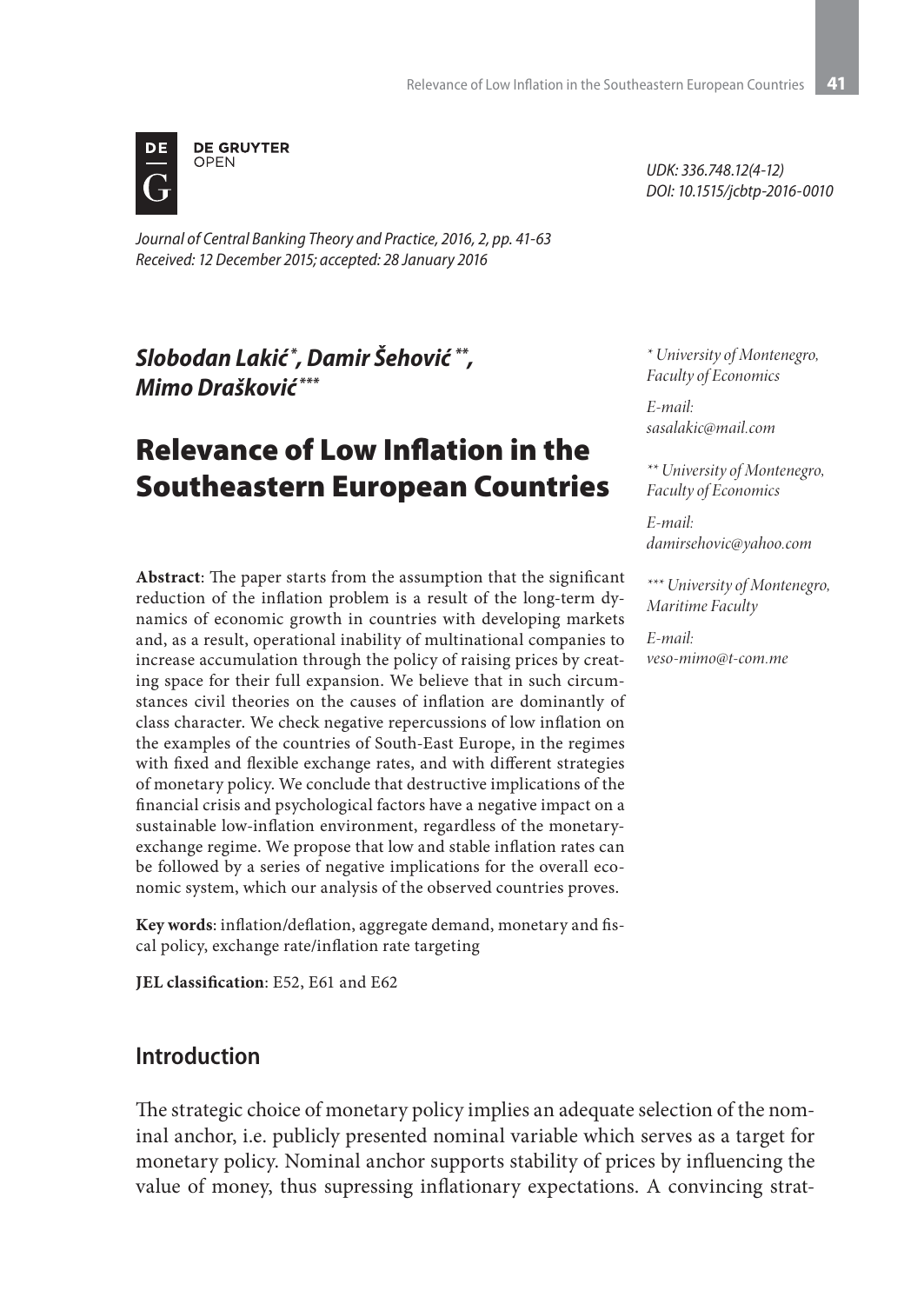egy is of help in stabilizing inflationary expectations to the targeted low level. The selection of an optimal strategy, which can help in incorporating elements of different approaches, mainly depends on individual circumstances in each of the countries – their size, foreign trade links, financial structure (Lakić, 2006, p. 100). There is a consensus among economists and central bankers that the only long-term effect on economy that monetary authorities can achieve is determining sustainable or trend inflation rate. The National Bank of Serbia (NBS) (2015) believes that the programme of quantitative easing (expansive monetary policy) of the European Central Bank (ECB) may influence developing states, including Serbia, through: the expectations of lower interest rate, which, along with higher rates of return, encourages inflow of capital; increased demand for government securities, along with the lowering of the country risk premium, growth of asset prices, and lower interest rates; depreciation of the euro which reduced demand for import of goods in the euro area, i.e. lower import.

Montenegro opted for official dollarization as the monetary policy strategy, based on the regime of pegged (fixed) exchange rates. The strategy of targeting exchange rate implies the absence of monetary policy and exchange rate policy. Consequences of such a created monetary arrangement can be seen in Kosovo as well. The monetary regime in Bosnia and Herzegovina was completed with the currency board as the monetary-exchange institution, based on the super-fixed exchange rate and the absence of implementation of a monetary policy. Strategic choice of the monetary regime of Serbia is inflation targeting, with the possibility of flexible exchange rate. The National Bank of Serbia uses instruments of mon-



### **Figure 1: Inflation in SEE countries in the period 1996-2014**

Source: IMF and Monstat

etary management, including foreign exchange interventions. The strategy of the monetary policy in Macedonia varied from monetary targeting, over free floating, and managed floating of the exchange rate, whereby the last one is sometimes referred to as de facto fixed exchange rate. Strategic choice of the monetary policy in Albania is inflationary targeting in the conditions of free floating exchange rate regime, using repo and reverse repo agreements, central bank loans, minimal reserves and the like.

After high inflation rates recorded in the first years of the post-conflict peri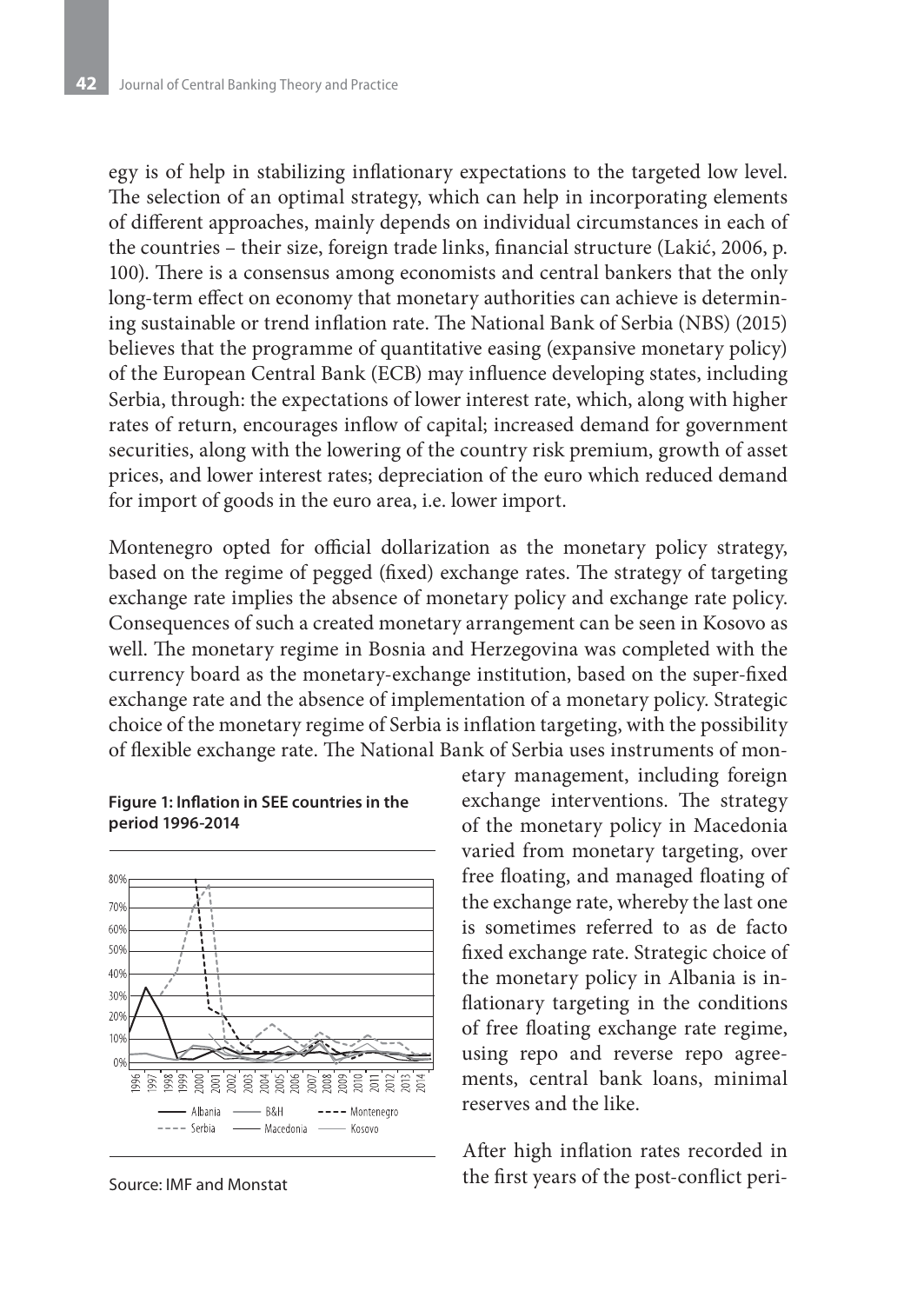od (with the exception of Serbia and Montenegro until disintegration of the Federal Republic of Yugoslavia), inflation in all the countries of the South-East Europe (SEE) constantly declined, and in the period 2002 – 2008 (except in Serbia) it ranged between 0% and 7%. Then the inflation rate in all the SEE countries was below 5%. Thus, in the period 2001 – 2007, the inflation rate in Serbia dropped from 91.8% (2001) to 10.1% (2007), and in Montenegro it fell from 28% to 3.1%.

The trends indicated in Figure 1 are approximately confirmed by data from other sources, presented in Table 1:

| Country    | 1996    | 1997 | 1998   | 1999   | 2000   | 2001                | 2002 | 2003   | 2004   | 2005   |
|------------|---------|------|--------|--------|--------|---------------------|------|--------|--------|--------|
| Albania    | 12,7    | 33,2 | 20,6   | 0,4    | 0,1    | 3,1                 | 7,8  | 0,5    | 2,3    | 2,4    |
| B&H        | $-17,1$ | 13,0 | $-1,6$ | 8,4    | 28,8   | 3,1                 | 4,5  | 0,7    | 0,3    | 3,8    |
| Montenegro | 94,1    | 18,3 | 30,0   | 40.1   |        | 70,0<br>80,6<br>8,9 |      | 2,9    | 10.6   | 17,2   |
| Serbia     |         |      |        |        |        |                     |      |        |        |        |
| Macedonia  | 2,5     | 1,3  | 0,5    | $-1,3$ | 6,6    | 5,2                 | 2,3  | 1,1    | 0,9    | 0,2    |
| Kosovo     |         |      |        |        |        |                     |      | $-1,1$ | $-1,1$ | $-1,4$ |
|            |         |      |        |        |        |                     |      |        |        |        |
| Country    | 2006    | 2007 | 2008   | 2009   |        | 2010                | 2011 | 2012   | 2013   | 2014   |
| Albania    | 2,4     | 2,9  |        | 3,4    | 2,3    | 3,6                 | 3,5  | 2,0    | 1,9    | 1,6    |
| B&H        | 7,2     | 4,8  |        | 7,4    | $-0.4$ | 2,2                 | 3,7  | 2,1    | $-0,1$ | $-0.9$ |
| Montenegro | 2,9     | 4,3  |        | 8,8    | 3,5    | 0,7                 | 3,5  | 4,1    | 2,2    | $-0.7$ |
| Serbia     | 12,7    | 6,45 |        | 12,4   | 8,1    | 6,2                 | 11,2 | 7,3    | 7,7    | 2,1    |
| Macedonia  | 3,2     | 2,3  |        | 8,3    | $-0.7$ | 1,5                 | 3,9  | 3,3    | 2,8    | $-0,3$ |
| Kosovo     | 0.6     | 4,4  |        | 9,4    | $-2,4$ | 3,5                 | 7,3  | 2,5    | 1,8    | 0,4    |

**Table 1: Inflation rates in SEE countries in the period 1996-2014**

Source: 1) Statistical Annual 2010; 2) *http://www.factfish.com/statisticcountry/bosnia%20and %20herzegovina/inflation,%20gdp%20deflator* 

The presented statistical framework with official data on inflation in the observed countries represents partly a basis for drawing conclusions on the effects of low inflation rate. Namely, although statistics does not point to any satisfactory effects of the economic environment and implementation of economic policies, many analyses and researches do not adequately look into the relevant factors that determine low-inflationary environment and economic-social dimension of the civil standards. We here have in mind fundamental internal and external causalities, delayed and prolonged presence of the problem, eliminating/fixing domestic currency for the sake of a foreign one, persisting on the same destructive economic models, non-economic behaviour of the states, retrograde mecha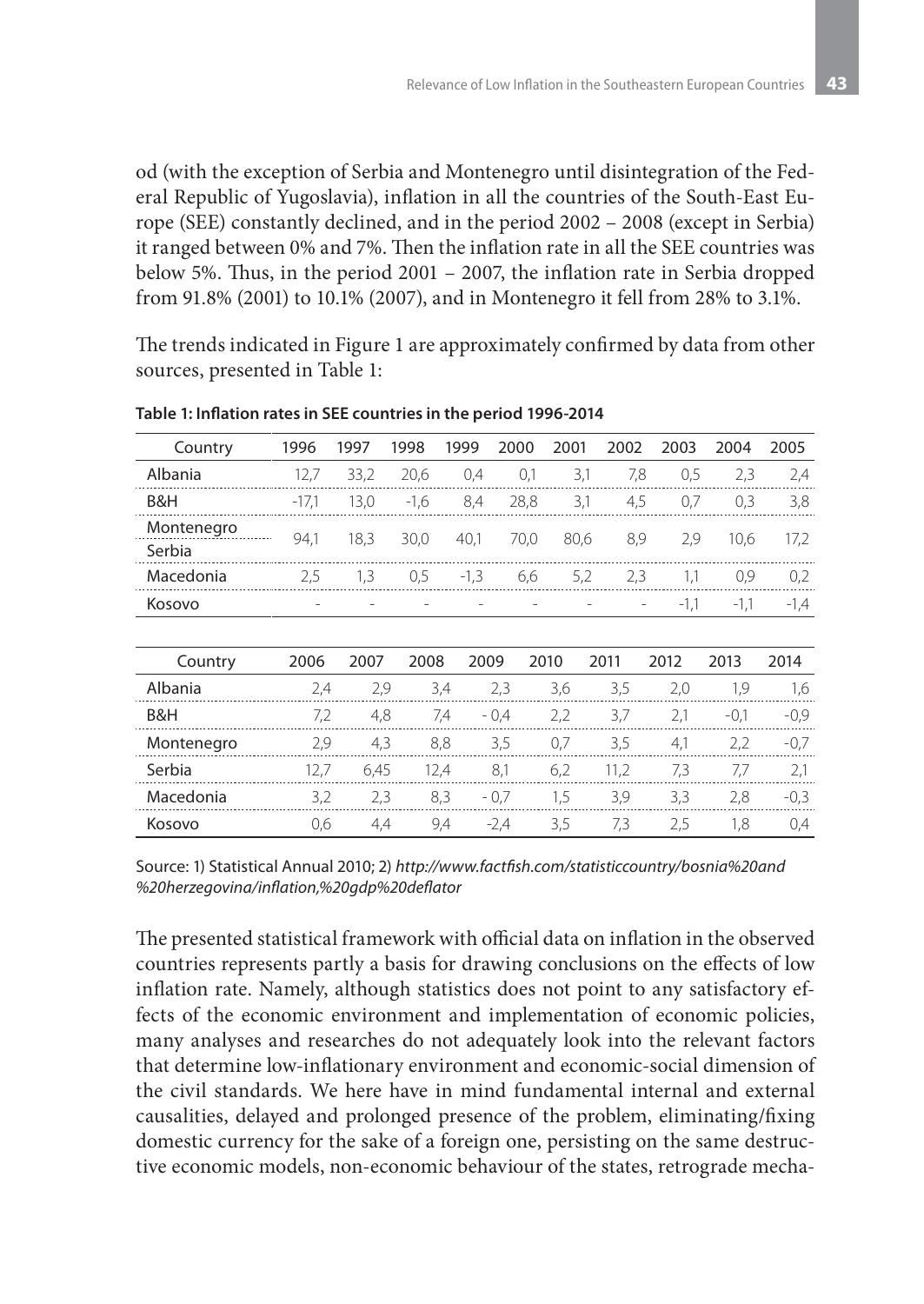nisms of neoliberalism and market fundamentalism, an endless spiral – exponential growth of debts etc.

## **1. Theoretical Approach to Reduction of Inflation: Monetary and Fiscal Policy and Aggregate Demand**

Inflation is a complex notion, which is why the focus is on its causes and consequences rather than on its precise definition. In that sense, different schools of economic thought had different approaches to the causes of inflation. For the civil economic thought, excessive demand, i.e. surplus of aggregate demand in relation to supply, leads to price growth. Monetarists believe that "inflation is always and everywhere a monetary phenomenon" and that price growth is caused by a faster increase of the amount of money in relation to the production growth. Compared to the Monetarists, the Keynesians believe that the basic cause of price growth is disharmony between investments and savings, where the interest rate plays the crucial role. While Levinson (1974) considers that multinational companies are the basic source of inflation, Eckstein (1981) believes that it is core inflation or the trend of wages and expenses.

Understanding the process of causes of inflation, as one of the fundamental issues of every modern state, is of special importance for the monetary and fiscal policy authorities. In that sense, anti-inflation policy, as an instrument of stabilization policy, has relied on different theoretical premises, which has led to the application of different models of stabilization, and that eventually influences the choice of operational measures of stabilization strategy. There are different explanations of disinflationary processes based on restrictive monetary and fiscal policies, aimed at reducing the aggregate demand and achieving the anti-inflationary goals.

Thus, depending on the nature of undertaken measures, it is basically possible to differentiate between (1) orthodox stabilization programmes that focus on restrictive monetary and fiscal policy and devaluation of the national currency, as well as monetarist position regarding the proportionality between trends of money supply and inflation, and (2) heterodox programmes which add the policy of income to the fundamental measures. Heterodox programmes imply the need for a firm link between monetary and fiscal policies if low budget deficit weakens the pressure on money creation and reduces inflation tax which represents a spillover mechanism for income and debts.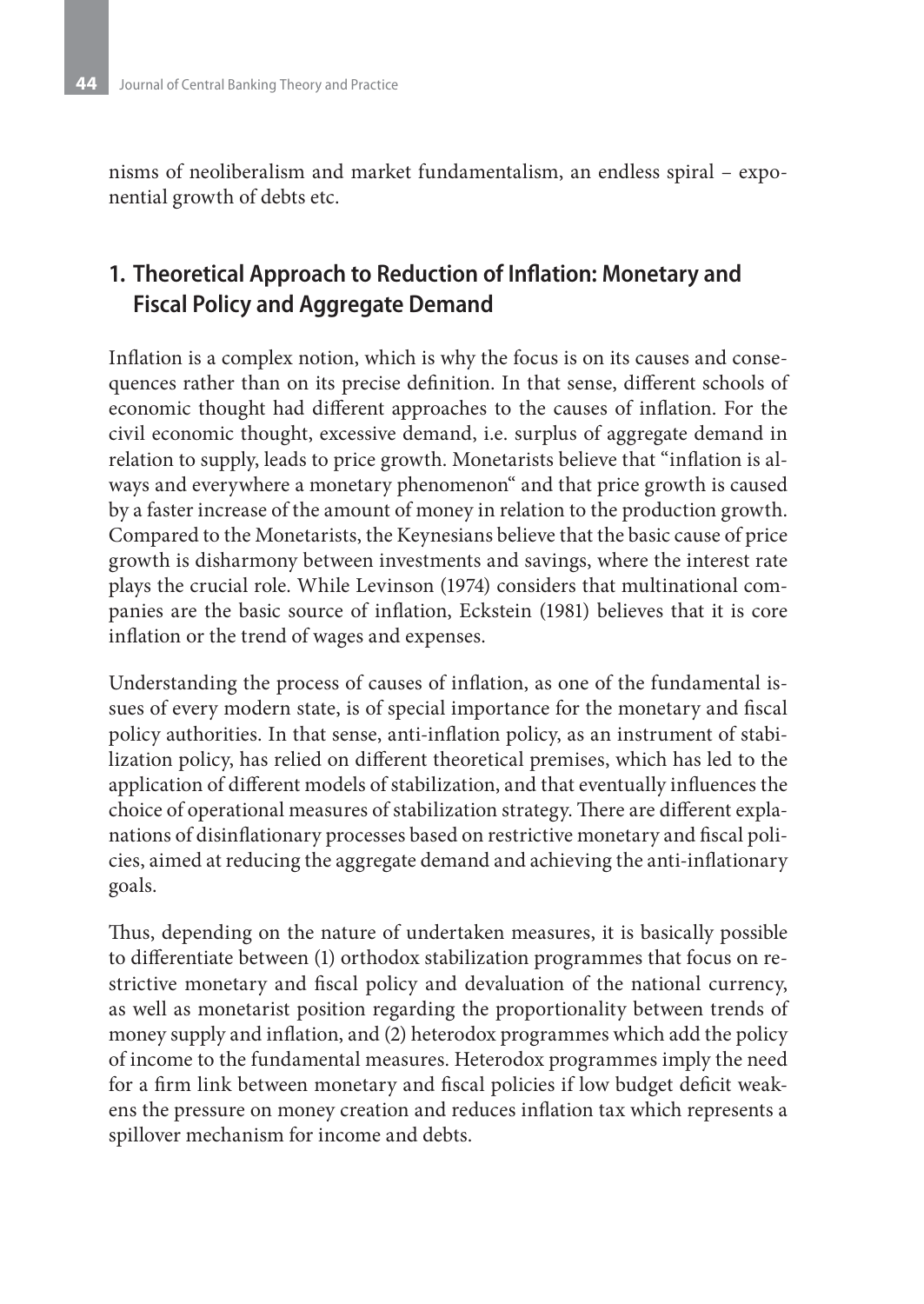Still, by the end of the1990s, monetary policy represented the crucial instrument of stabilization policy in many countries, which is especially supported by long and variable lags characteristic of fiscal policy. These lags could often influence the counter-effect of previously undertaken measures due to possibly changed circumstances that occurred in the meantime. Firm monetarist opinions, such as those of Friedman and Schwartz (1963) who attribute inflationary tendencies to excessive and unbalanced monetary expansion that arose from the assumption that inflation is always and everywhere a monetary phenomenon, lead to the fact that there is no need for its coordination with fiscal policy for the purpose of fighting inflation. There is extensive literature that sees the interaction of monetary and fiscal policies as an uncooperative game between the government and the central bank, which is aimed at achieving Pareto efficiency.

On the other hand, proponents of the Fiscal Theory of Price Level (FTPL) – Leeper (1991), Sims (1994), Woodford (1994, 1995), and Cochrane (1998, 2001, 2005) believe that fiscal policy, especially the internal debt, plays an important role in the process of determining the price level. For that reason, all research of this kind is aimed at coordination and interaction of monetary and fiscal policies. To put it short, followers of this theory prove that the government policies of deficit and budget constraints are directly linked to price levels.

Accordingly, Sargent and Wallace (1981) notice that if the government wants to observe the budget constraints, activities of monetary and fiscal authorities must be synchronized because unsustainable fiscal policy would make the monetary authorities respect budget constraints, which finally influences the price level. Based on this, it is possible to conclude in a simplified manner that fiscal theory of price level represents elaboration of some aspects analysed by Sargent and Wallace (1981), where fiscal policy imposes constraints on monetary policy. The crucial idea proposed by the followers of this theory starts from the fact that the inter-temporal budget constraint and fiscal policy represent the factors that determine the price level.

In that sense, the difference between Ricardian and Non-Ricardian regimes has important implications for the economic policy. Such a good monetary policy based on the Ricardian regime is necessary and is a suitable precondition that guarantees low inflation, since an independent central bank with strong institutional commitment to price stability should make those in charge of fiscal policy conduct a responsible and adequate fiscal policy. Compared to this position, the Non-Ricardian regime implies that good monetary policy is not a sufficient condition that ensures low inflation unless additional measures are taken into account in order to limit the freedom of monetary authorities. Apart from the previously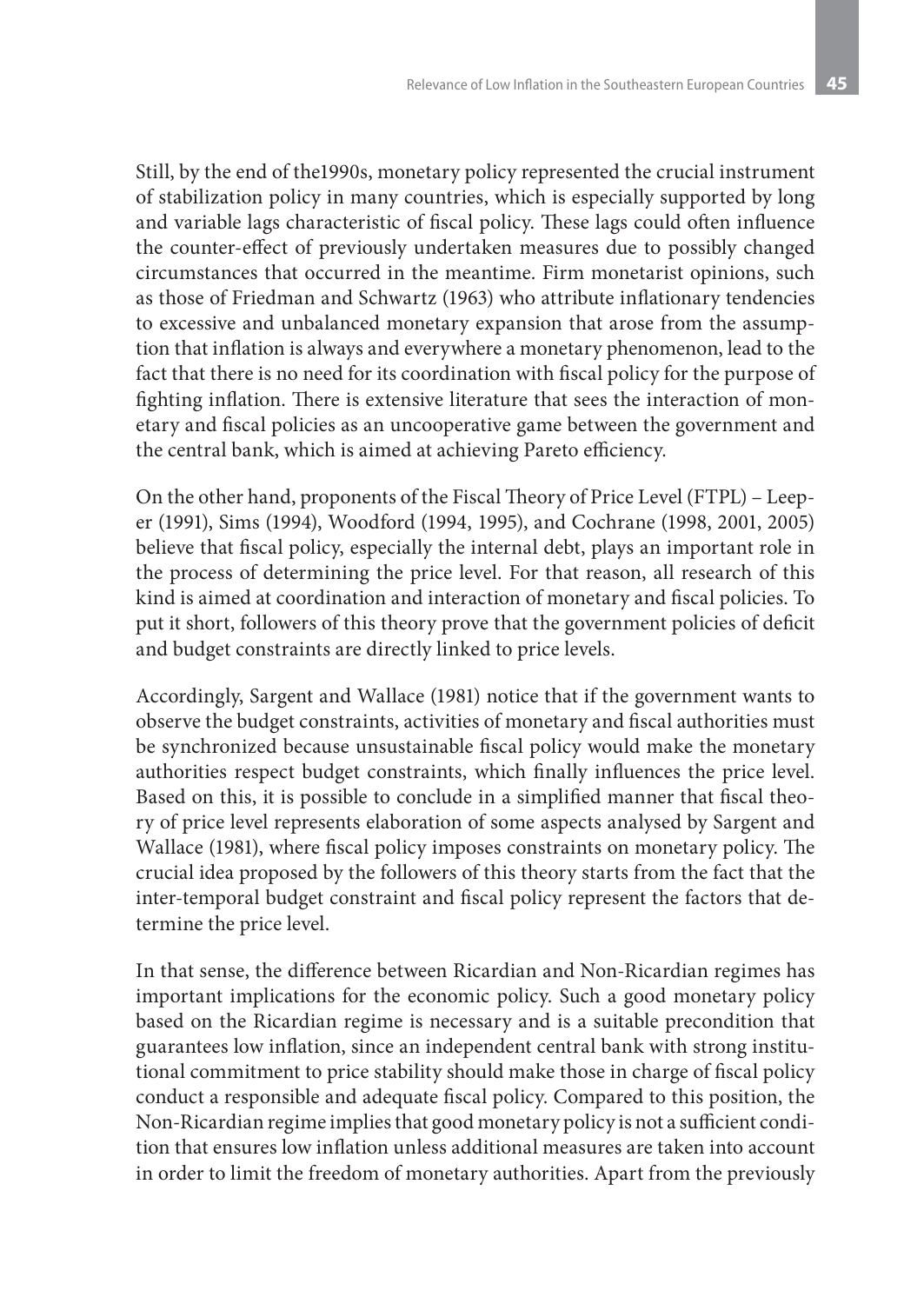mentioned theoretical research, there are also those which are of mixed character that is a result of the Post-Keynesian economic theory, which was described by Godley and Lavoie (2007), while McCallum and Nelson (2006) analysed the link between theory of prices and monetary and fiscal components, finding cases in which these theories are combined, as well as those in which they differ.

Based on this, it is possible to conclude that the problem of inflation is caused by both monetary and fiscal policies, which means that changes in any of these policies must finally have an impact on the price level. It should be pointed out here that although most economists from the pre-crisis period reject the possibility of using discretionary fiscal policy for stabilization purposes, modern literature sees fiscal policy as a powerful instrument for achieving price stability whose success requires adequate interaction with monetary policy. This was especially obvious in the period after the Great Economic Crisis which again emphasized significance of fiscal activism (Cagliarini, Christopher and Stevens, 2010).<sup>1</sup>

### **2. Consequences of Low Inflation in the Fixed Exchange Rate Regime**

The issue of strategic choices, along with the issue of transmission mechanism and adequacy of instruments are in the focus of theoretical and empirical analysis of monetary policy. The choice of a monetary regime or an exchange rate regime cannot be fully attributed all positive or negative characteristics of the situation in an observed economy. A convincing strategy supports stabilization of inflationary expectations at the desired low level. There is a question of how much inflation reduction can be of macroeconomic use, if the economic growth is jeopardized and whether the fiscal balance is weakened more visibly, with further social repercussions.

The period after the implementation of official euroisation regime in Montenegro is characterized by low growth rate and high inflation rate, which is known in the economic theory and practice as slump inflation. In the conditions of convertibility and stability of currency, as the long-term benefits (until the escalation or crisis), growth of money supply in GDP would be a positive effect. In the period 2003 – 2007, the share of M2 in GDP increased fourfold, while the amount of monetary aggregates has not been presented after 2007. After the initial high level, a much lower inflation rate (retail prices index) was recorded. The higher inflation rate in the period 2007 - 2008 was a consequence of the expansive fiscal policy. The loss of flexibility of monetary and fiscal policies was not compensated

<sup>&</sup>lt;sup>1</sup> For more details see: Šehović, 2015, p. 103-104.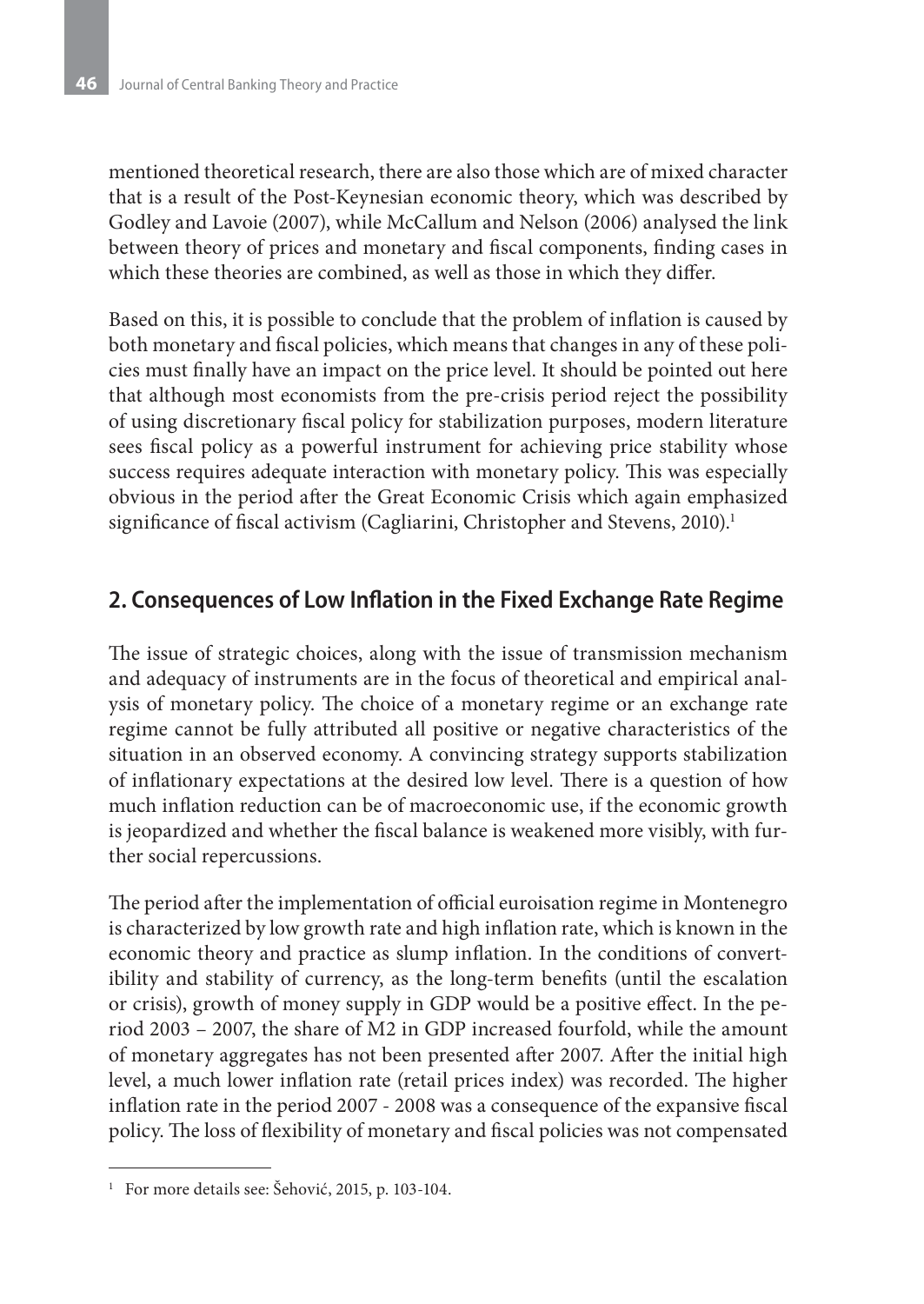for with the benefits of low inflation in a long term. Analyses show that the types of inflation in Montenegro are inflation of costs, structural inflation and imported inflation (Central Bank of Montenegro, 2010). Figure (2) shows a significant reduction of inflation rate<sup>2</sup>.

One of the advantages of implementation of official euroisation was mentioned in literature – reduction of the inflation rate was achieved. Medium term inflation rate in Montenegro approached the anchor states. Some posi-



#### **Figure 2: Trend of inflation rate (2001-2014)**

Source: Monstat and Central bank of Montenegro

tive macroeconomic effects achieved after the introduction of euroisation lessened at the beginning of the economic crisis. According to the forecasts of the European Commission for Montenegro, the expected inflation is 0.4% in 2015, and 2% in 2016. We stress that achieving internal and external balance is one of the crucial questions that the economic theory has been permanently trying to answer. Internal balance is achieved through full employment without inflation, while the external one is achieved in the situation when the balance of payments is even and when there are no changes of the exchange rate. In order to achieve this complex goal, it is necessary to influence the income, interest rates and balance of payments. The equilibrium is possible to achieve by manipulating the measures of monetary and fiscal policies.

In the Montenegrin conditions of low, stable and sustainable inflation, there are macroeconomic problems. The lack of flexible monetary and exchange policy is followed by an inadequate countercyclical approach of the fiscal policy. Repercussions of the low-inflation environment in the economic system and international economic relations are: the existing low level of GDP, problematic liquidity of the system and budget, as well as a high level of non-performing loans. In the context of diverse debts (e.g. tax ones), the most prominent problems are growth of the government debt and the current account deterioration, inadequate elasticity of international flow of capital, taking into account the interest rates that are quite high. The span of lending and deposit interest rates is wide, which is confirmed by the fact that banking loans are characterized by limited and expensive credits.

<sup>&</sup>lt;sup>2</sup> HICP for 2011, 2012, 2013, and 2014.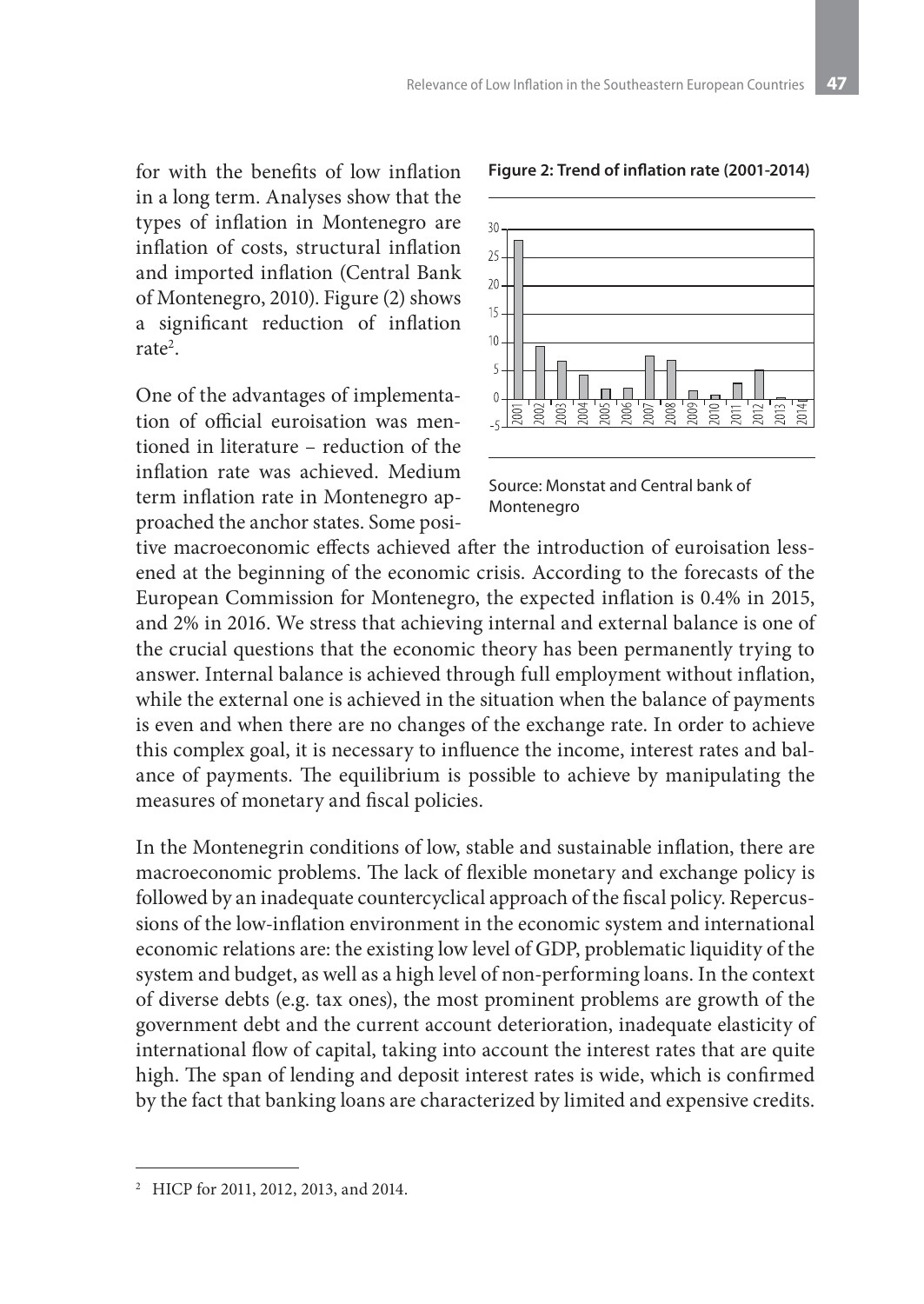Growth or decline of the Montenegrin economy is also influenced by fluctuations of the main currencies: American dollar, Russian rouble and Serbian dinar.

Decline of the industrial production and export mildly recovered during last year. Cheaper import products are in direct correlation with inflation, while the leading export products (electric power, aluminium) are in correlation with the oil prices. Earlier literature (e.g. Bogetić, 2000) suggested that dollarization could have a positive influence on the distribution of income by reducing inflationary expectations. Namely, it will not be necessary to use new assets to protect the old ones from losing value. Negative consequences of the inflationary environment as early as in the initial stage of full dollarization regime were a reduction of citizens' participation in the distribution of income. Therefore, the problem of redistribution of wealth has not been resolved and this problem has contributed to the structural poverty in the conditions of extreme indebtedness of households (more than 1 billion U.S. dollars) and lack of income of citizens. Unemployment at the level of 180,000 of the working age population contributed to all this. The impact on domestic demand is negative as a result of inadequate credit placements. Montenegro largely shares these problems with countries in the region, which include the brain drain of young people who do not see good prospects ahead of them.

Price effects that are seen as a favourable and permanent increase of a part of export products (lower stages of processing) in Bosnia and Herzegovina are followed by a mild reduction of the export value compared to the previous year regarding the most important export products. When it comes to some export dependant industries, only the service of labour ("lohn" jobs) is charged in most of the production. Increasing production and export of some groups of products is a result of recovery on the global scales – trends in the world market, with a higher share of added value. Weak purchase power of population may be recognized by low GDP per capita. According to the Annual Report (CBBIH, 2014), gross added value of industrial production remained almost unchanged, growth rates of the industrial production are quite uneven, while there was a strong decline in agriculture. These are activities that have a special importance for the level of economic activity.

In the observed countries, especially in Bosnia and Herzegovina, implications in the economic system are largely linked to the situation of the global economy. However, on the international level, in the so-called advanced economies, last year was characterized by the effects of limiting factors based on deflationary pressures, i.e. a declining inflation trend with a turn into positive economic developments and a mild reduction of unemployment (the case of EU) and a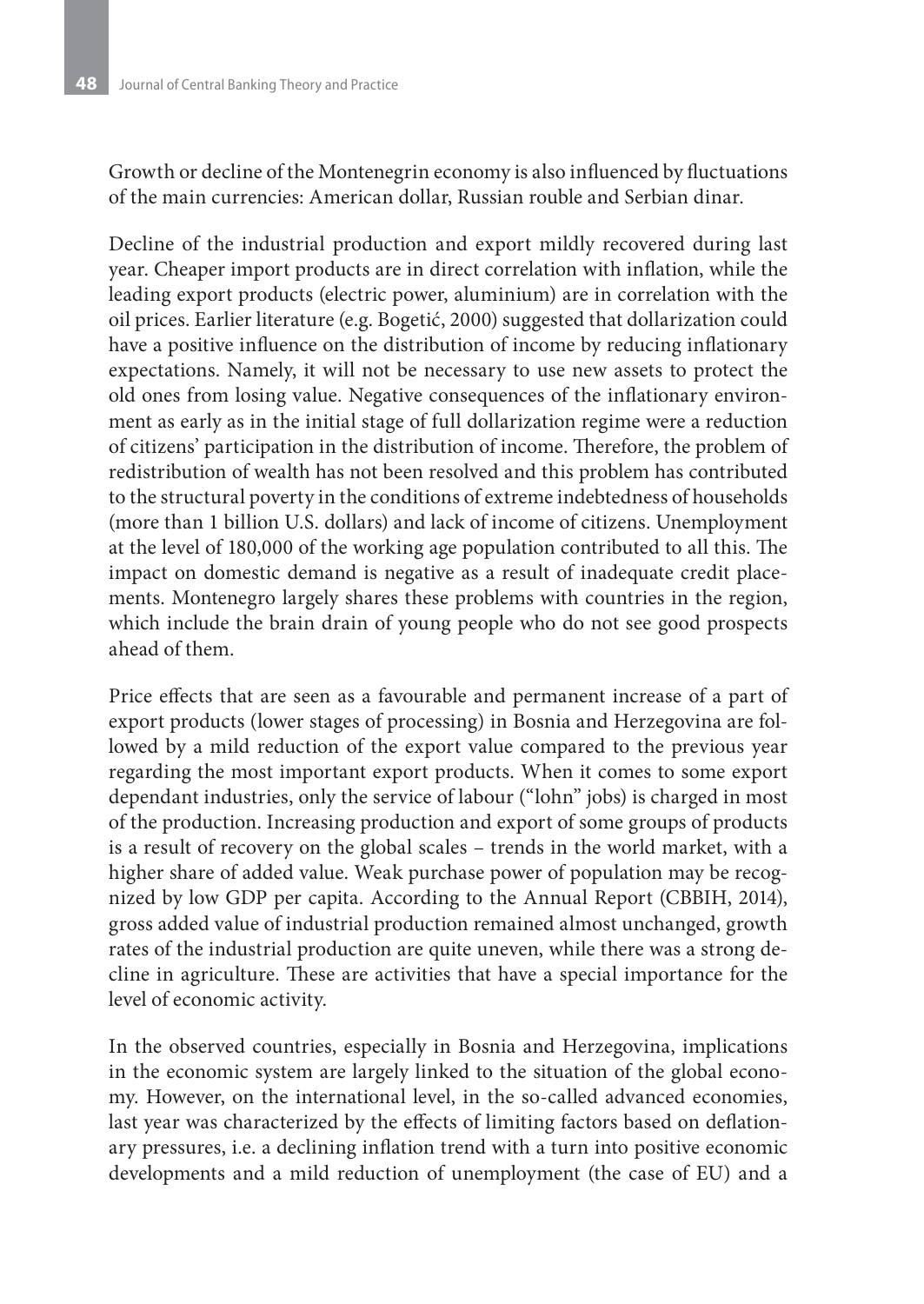somewhat higher growth rates of real GDP, as well as a declining inflation trend (USA). Compared to countries that do not have the monetary policy sovereignty (Montenegro, Bosnia and Herzegovina, and Kosovo), economic policy instruments, with the focus on instruments of monetary and liquidity management, were used for fighting deflationary pressures, strengthening aggregate demand, and facilitating crediting conditions. The Federal Reserves in the previous year announced keeping of the crucial interest rates on the lowest level ever (0.00% - 0.25%). The ECB applied non-standard expansive monetary policy measures, including lowering reference interest rates.

Price indicators in the banking system of Bosnia and Herzegovina are a reflection of the overall poor economic environment. Starting from the fiscal system analysis presented in the Report on Financial Stability (2014), which is characterized by problems in maintaining fiscal stability of the country, the drop of lending interest rates is linked to a decline in interest rates on the international financial markets. Still, most systemic banks have not changed the level of an average interest rate. Some banks reduce interest rates in order to take a more significant position in the corporate sector. A growth of interest rates has been recorded for the state owned banks, as a result of more expensive sources in the country and the impossibility of international funding. Despite the downward trend of interest rates, the decline of housing loans has continued, along with the growth of the loans aimed at general consumption, which means low living standard of population. Debit cards have contributed to an increase of average indebtedness.

Floods have been mentioned as the basic source of price growth and other indicators. Figure 3 shows the relation between the actual and estimated core inflation. Deflationary pressures started easing up since the beginning of the last year, while general consumer prices (CPI) were lower compared to the year before. Last year, long-term inflation trend, measured by core inflation, was higher than the real inflation. Inflation, measured by GDP deflator (price per unit of GDP), was an indicator of the price growth during 2014 (the second and fourth quarters). At the same time, the administrative rate of unemployment (43.5% in 2013)

**Figure 3: Actual and estimated core inflation**



Source: BHAS, Annual Report 2014, Central Bank of Bosnia and Herzegovina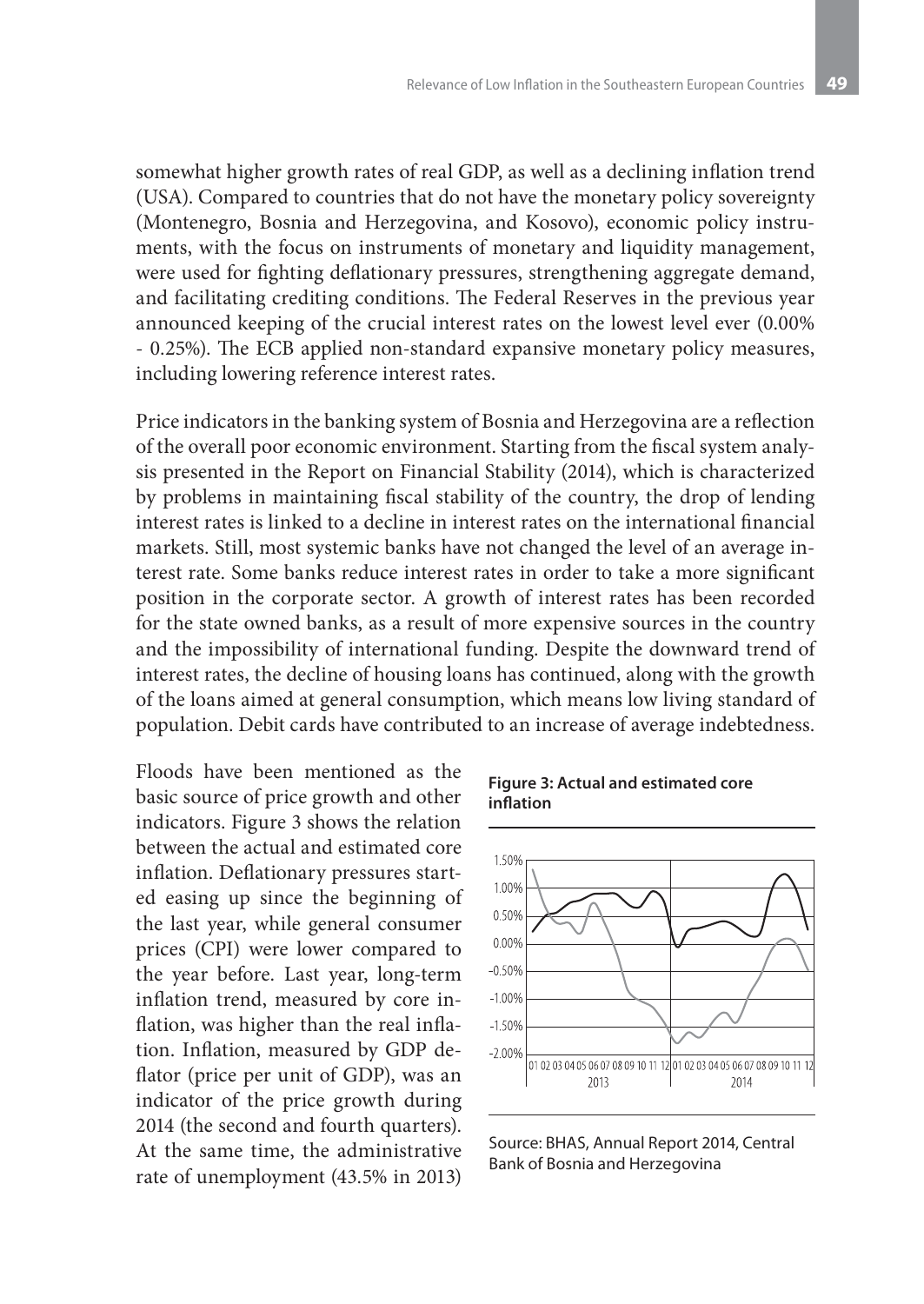showed a declining trend last year, in addition to slowing down its growth, although these were small positive trends. The growth of nominal wages slowed down (low level and stagnation), exports reduced, and the growing trend of the external debt continued. Business environment was unfavourable, which influenced the low level of investments in Bosnia and Herzegovina. The import of capital goods during last year will have a negative fiscal balance in 2015.

After a depreciation trend, due to changes of the euro value, the trend of appreciation of the nominal effective exchange rate continued. The consequences of such a trend for the price competitiveness of Bosnia and Herzegovina are negative. The level of competitiveness of the economy is low bearing in mind foreign trade and investment. Against the backdrop of unfavourable macroeconomic environment, disintegration process has an adverse effect on foreign exchange reserves. A significant growth of import and a mild increase of export resulted in the deepening of the trade deficit. Due to the budget deficit and inadequate implementation of structural reforms, borrowing of the state from international financial institutions increased. The reason is the lack of agreed tranches based on the stand-by arrangements and growth of the indebtedness of the state with commercial banks and on the domestic capital market. According to the credit rating agencies, the sovereign rating of Bosnia and Herzegovina is in the sphere of the speculative credit standing, along with a high credit risk.

Positive trends in the real sector are inadequate and slow, while indicators of the level of population wellbeing, such as real individual consumption (purchase power standard) and GDP per capita, are on a pretty low level. Weak domestic demand of households and legal persons is expected in the future, which will limit the growth of economic activity. Population is oriented to saving rather than consumption. Growth of deposits of population is a result of economic uncertainty. People get into debts in order to cover their basic living needs. Despite weakening of deflationary pressures last year, general consumer prices were lower compared to 2013. In December 2014, deflation was 0.4% on the annual level, while average consumer prices were 9% lower. Unemployment was slightly lower, the living standard was low, and growth of average net salaries was also low. Growth of loans for general production was caused by low disposable income. Sustainable economic recovery is necessary for growth of private production.

Officially, the CPI inflation in Kosovo decreased last year. Still, the reality is that with the low inflation rate, consumers were faced with a continuous increase of consumer prices and a declining living standard. Aggravated conditions of business operations in the poorly functioning economy are followed by an "export of cash", while due to the import of products (except cash for export) inflation is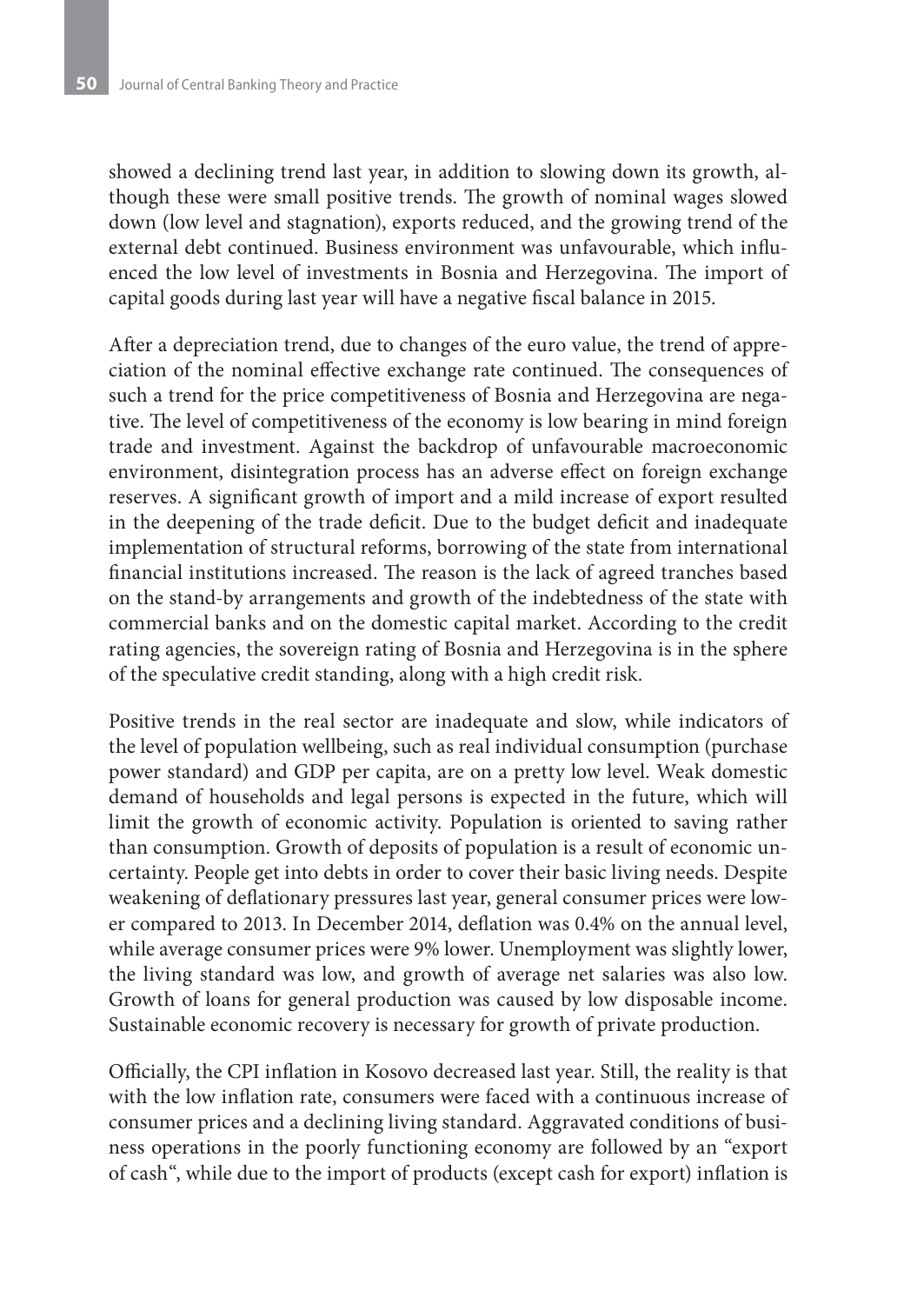imported and consumer basket is seriously impaired. In such circumstances, it is not possible to maintain economic and social stability. In addition, Kosovo institutions stress that they do not have mechanisms to reduce prices. The problems of nepotism, unemployment, low level of education and a high share of informal economy (informal employment) are crucial factors preventing economic recovery. Kosovo is the poorest country in Europe: almost half of the population live in poverty, with the lowest GDP per capita in South-East Europe. Real GDP growth is a result of private consumption due to a more significant growth of salaries in the public sector and pensions in 2014. Despite relatively high economic growth (in comparison to countries in the region), growth of domestic and foreign demand slowed down.

The official unemployment rate exceeds 40%, and probably between 45% and 50% of the working age population, mainly young people, is unemployed. Despite relatively weak direct trade and financial links with the world economy, the problem is dependence on imports and a poor export basis. The mentioned links with the euro area are limited, with minor inflow of capital (FDI) from it. Poorly implemented or non-existent regulatory framework and energy problems have an additional negative effect on the economy. Institutional and administrative capacities are weak and Kosovo is a country with the highest level of corruption in Europe (according to the Transparency International). In order to make the unilateral euroisation contribute to the stability of prices, continuous fiscal discipline is necessary, along with an increase of competitiveness in structural reforms and a stable financial system.

### **3. Inflationary Pressures in the Context of the Floating Exchange Rate Regime**

Since it has become more difficult to implement the instrument-based rules, especially those relying on monetary aggregates, there was an idea that inflation targeting would be an adequate strategic choice. If inflation targeting was supported by appropriate fiscal measures, it would help creators of monetary policy to maintain the inflation rate on a low level more easily, allowing them certain discretion in stabilizing output. The approach for stabilizing prices by means of inflation targeting was accepted by numerous central banks during the 1990s, whereby the initial results were positive. Difficulties referring to the delayed effects of monetary policy and/or impossibility of direct and simple inflation control mean that sometimes the target cannot be achieved, which may lead to a growth of inflation expectations. Still, the crucial question refers to the quality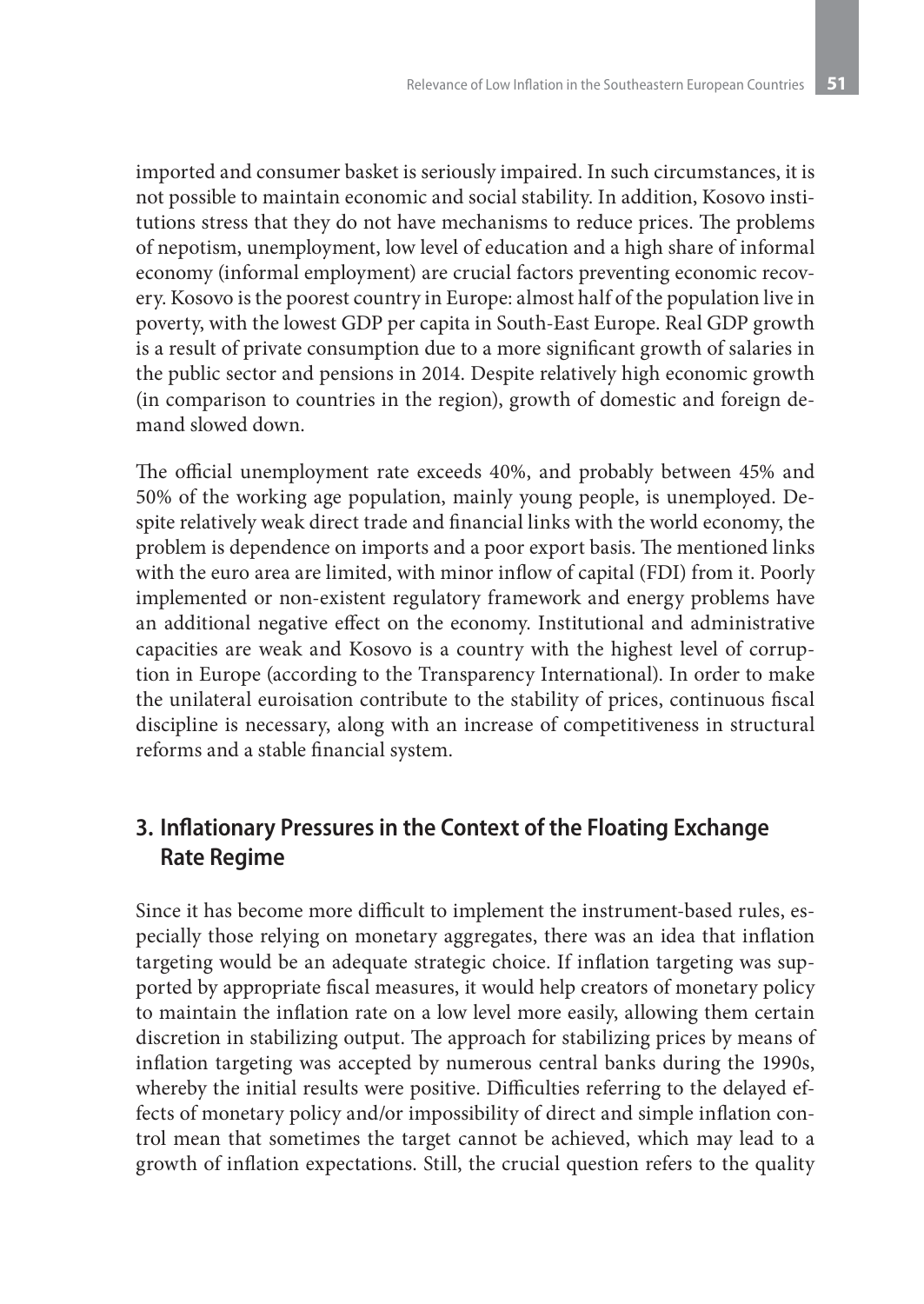of the indicators of monetary stability in the conditions of a low and sustainable inflation rate.

The strategy of medium term inflation targeting has been implemented in Serbia that recorded the lowest level of inflation (1.7%) in 2015 for the past four-year period, measured by growth of consumer prices. The achieved growth of consumer prices in 2014 was far below the projected inflation established by the Fiscal Strategy for 2014, with projections for 2015 and 2016 (5.5%), as well as the target inflation of  $4\% \pm 1.5\%$  for the period 2012 – 2014, according to the Memorandum of NBS. According to the NBS, the trend of targeted inflation reflects the intention to achieve the stability of prices without causing macroeconomic disturbances.

### **Figure 4: Targeted and achieved inflation by months (year by year growth in %)**



Source: National Bank of Serbia

Short-term deviation from the targeted inflation due to "exogenous shocks" is allowed. According to an official analysis, consumer prices had much lower growth intensity since inflation was measured by the consumer prices growth (with the exception of 2013). Despite the fact that the exchange rate of dinar dropped by three times compared to the general growth of consumer prices, reduced demand influenced an increase of consumer goods by only 0.6%.

The inflation goal was set in accordance with the assumption that by 2016 neither structural reforms and liberalization of prices nor nominal, real and structural convergence to the European Union will be completed. According to an official analysis, real inter-annual (2014/2015) growth of GDP in the second quarter amounts to 0.9%. The announced reduction of GDP decline this year would be influenced by the measures of "fiscal consolidation" and investments. However, long-term effects of low inflation rate in Serbia, such as unemployment, real reduction of salaries, increasing social hierarchy differences, drop of prices due to reduced aggregate demand (reduction of consumption), growth of levies paid to the state and other taxes, a high current account deficit and the like point more precisely to a serious problem of disinflation. The main disinflationary medium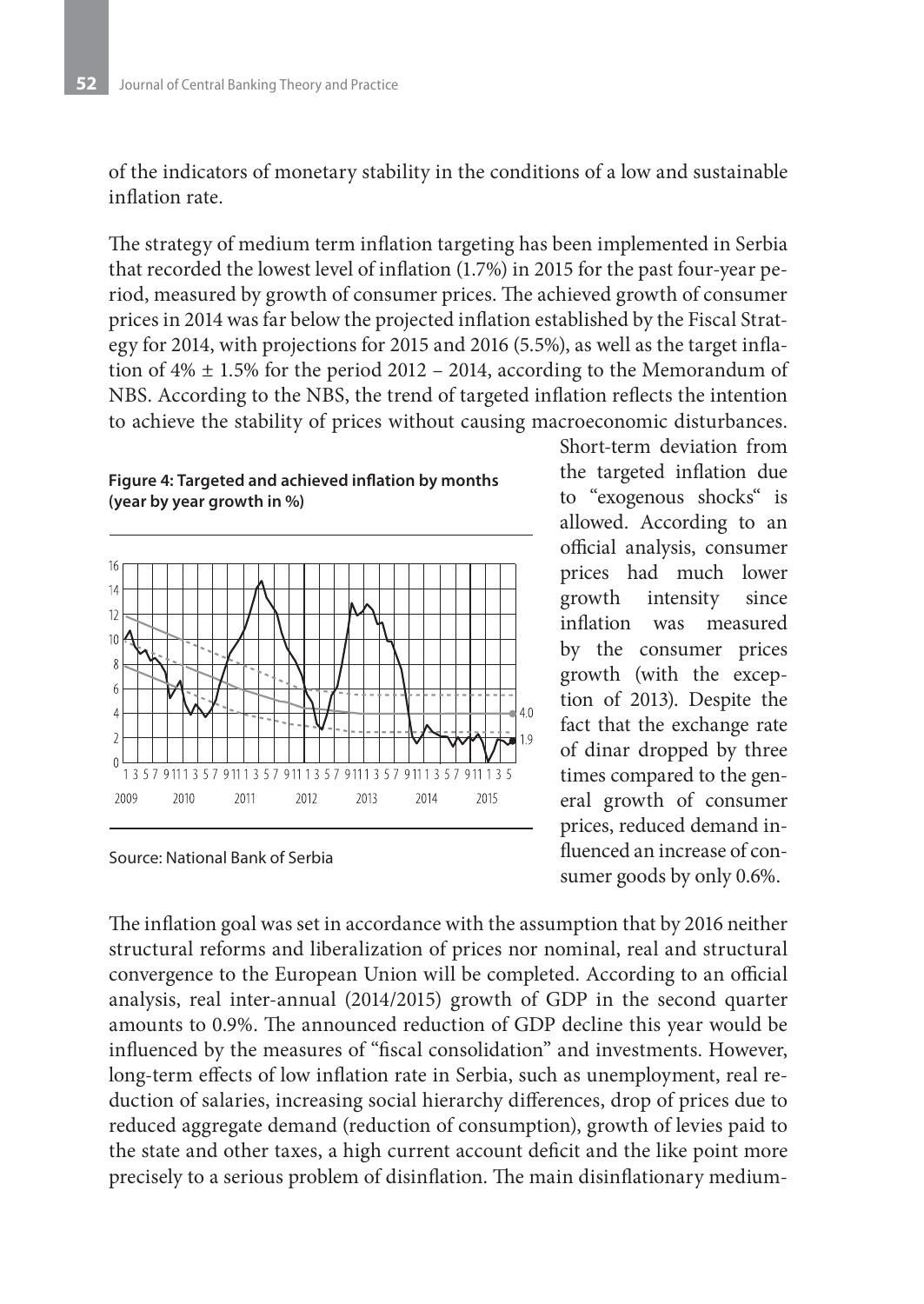term factor is low domestic demand. Disinflationary pressures caused by low aggregate demand and low inflation in the neighbouring countries were, according to the NBS (February 2015), in accordance with previous expectations.

At the beginning of this year, a moderate growth of the year-on-year inflation was predicted and it is expected that it would approach the limit of allowed deviation from the target (2.5%) until mid-2015. Low inflation in the previous year is explained to be a consequence of a significant drop of prices of agricultural products, a drop of oil prices on the world market and an unexpectedly low growth of regulated prices. The growth of the latter factor should allegedly bring inflation within the limits of the goal for 2015. There are different possibilities of achieving

the planned inflation. Figure 4 shows possibilities for the next eight quarters. The darkest part of the Figure shows the central projection and the possibility that it will drop within this limit is 10%. The hues next to it include the same possibility, so the whole span covers 90% of the possibility to achieve the projection. There is a 10% possibility that the inflation in the next eight quarters will be outside the span. The assumption of the projection is to use the measures of monetary policy to actively bring inflation on a mediumterm basis within the limits of the allowed deviation from the goal.



#### **Figure 5: Projection of inflation in Serbia**

Source: National Bank of Serbia, Report on Inflation, May 2015

Reduction of salaries and high unemployment resulted in low purchase power. One of the basic characteristics of the Serbian economy is permanent borrowing, with monthly growth of charge for interests. This can represent, in negative terms, a counter-balance to reduced salaries and pensions (probably in the future too) and it can potentially or actually endanger financial consolidation of the budget, which makes its enforcement debatable. Expenditures for goods and services have increased, average deficit is high and public debt is increasing significantly. There are negative effects of the measure of fiscal consolidation on the consumption of households and the state. Real net income has been reduced owing to the application of fiscal consolidation measures, along with a reduction of salaries outside the public sector (in most areas). There are obvious repercussions of borrowing on the limited room for fiscal consolidation which is unsustainable in the conditions of GDP decline.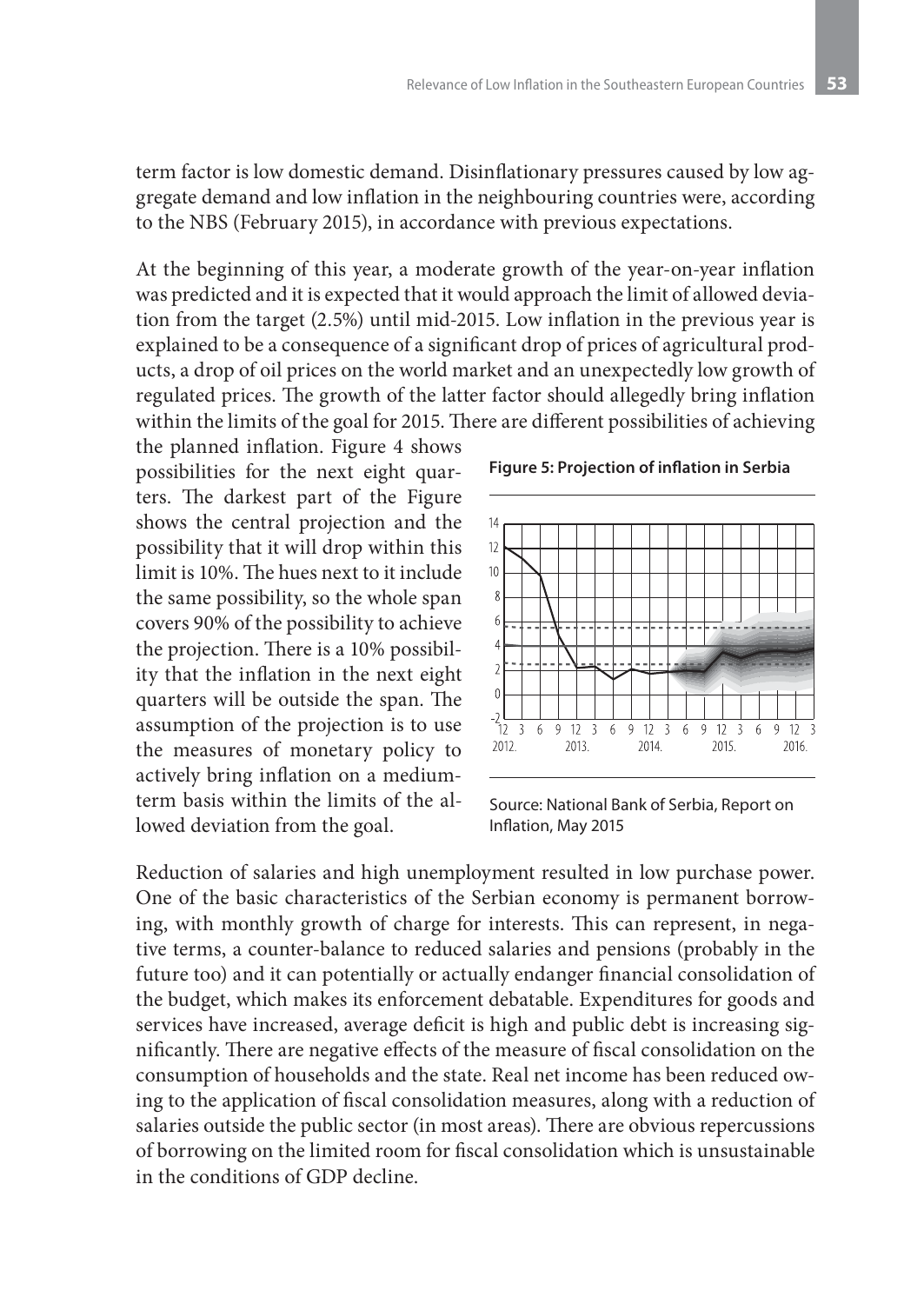It is certain that the conditions of economic activities are worse, while decline of income tax and possibly of capital expenditures point to a reduction of economic activity (economic growth) in most sectors. GDP growth projection for 2015 is 0.0%. In most activities, the number of formal employees has been reduced owing to an increase in the number of unemployed persons that previously had a job. Economic activity is below the pre-crisis level and stagnation of GDP is expected instead of its decline in 2015. The NBS (January 2015) expects the credit rating of Serbia (B+, Fitch) to be maintained due to the "adopted measures of fiscal consolidation, continuation in implementing structural reforms and expected conclusion of an agreement with IMF". However, S&Ps agency has confirmed negative prospects (BB-) for the credit rating (Fitch stable). Net export and final consumption of households and the state have had a negative impact on the aggregate demand that has recorded a decline.

Citizens' refraining from consumption as well as the refraining of investors from investments represent negative effects of the economic framework of Macedonia. Focusing the activities of the National Bank of the Republic of Macedonia (NBRM) on maintaining stability of prices and the banking sector will not



#### **Figure 6: Annual inflation rates in Macedonia**

Source: National Bank of the Republic of Macedonia, 2015

leave much room for enhancing economic growth. Macedonia belongs to the states with the highest forecasted growth rate in Europe: 4.1% in 2015 and 4.5% in 2016. However, there are current risks referring to growth due to the delayed effects of internal events and the trends in their environment. Due to lower prices of the food component, the general level of prices declines on monthly and yearly basis. On the other hand, core inflation growth has accelerated, which is a confirmation of the idea of reduced risks against future drop of prices. It is currently estimated that inflation will be within the projected values and that there are no price pressures. Figure 6 represents the current annual inflation rate and the projected inflation for 2015 and 2016.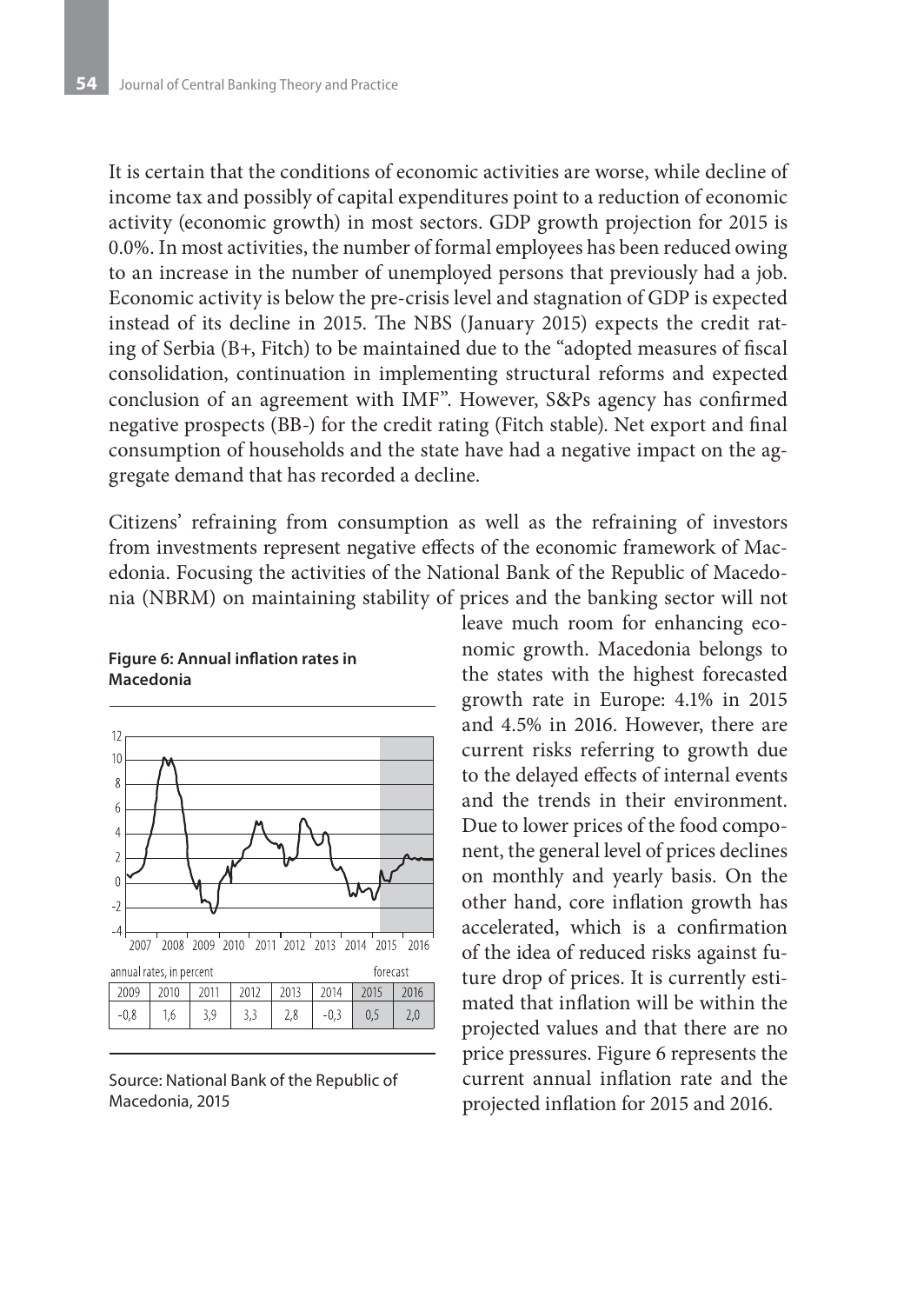During 2014, inflation had a decelerating trend, entering the zone of negative annual change. The reasons for the deceleration are supply-related factors. Price growth in 2015 primarily reflects changes of prices of food and, to a lesser degree, future growth of domestic demand. Inflation should have a moderate growth in 2016, taking into account expectations regarding stabilization of export prices and increased price pressures concerning demand. Starting from the performances of the external sector (growth of export activity) and inflation, the NBRM considers that there is a favourable environment in the economy for a "solid economic growth". The problems arise in the sector of public finances: budget deficit last year showed a growing trend (4.2% of GDP). Apart from deterioration of the overall budget deficit, negative tendencies are visible in the primary budget deficit. A consequence is further growth of the central government debt and the total public debt (38% and 45.9% in GDP in 2015, respectively). The overall structural deficit and structural primary deficit worsened simultaneously.

Despite optimistic official statistics, social status and general economic situation make Macedonia the least developed of all countries of the former Yugoslavia. With apparent problems of corruption and crime, which is common for all SEE countries, as well as embittered population, uncertainty arises from the particularly difficult political and security environment of Macedonia. In this poor and clientelistic state, the unemployment rate is 30%, and 50% among the young. A large number of families receive social benefits and an exodus from the country has been striking for ten years now. There are unrealistic expectations in terms of stability, as well as general assumptions of stability. Structural problems arise from an inferior model of development. Macedonia is de facto exempt from the anti-crisis projects of the European Union and is not able to meet all the set preconditions imposed by the EU. Macedonia is especially susceptible to external economic and "non-economic" destabilizing shock which it cannot prevent and/ or limit.

The inflation rate in Albania averaged 3.21% from 1995 until 2015, reaching an all-time high in 42% at the end of 1997. In 2014, the average inflation rate was 1.6%. Both inflation and inflationary expectations remained low, below the target of 3.0% set by the Central Bank of Albania. Inflation rate in June 2015 amounted to 1.3%. According to the Bank of Albania (2015), the environment of low inflationary pressures is characterized by cyclical weaknesses and a decline of imported inflation which enhanced disinflationary pressure in the economy. Growing aggregate demand was inadequate to fully use production capacities of the economy. Intermediation of the banking sector is low and balance sheets are burdened with non-performing loans. The current account deficit increased although the balance of payments is positive and the exchange rate is stable.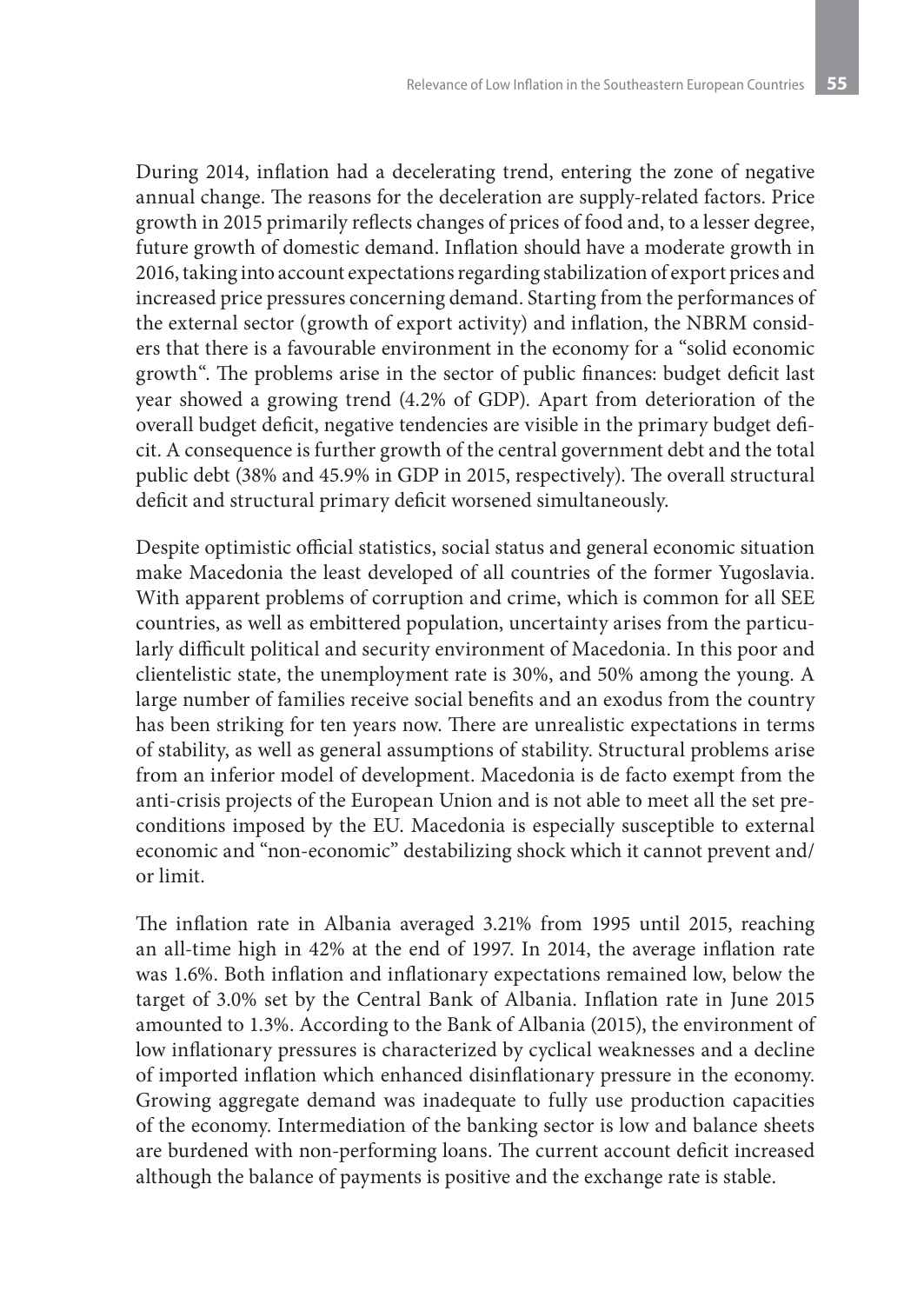Due to a significant decline of industrial production, growth has slowed down. According to an analysis from the IMF report ("Western Balkans"), poverty has increased in Montenegro and Albania since 2008. The IMF approved loans to Albania, but they did not propose a single significant policy for enhancing economic growth. According to many analyses, Albania is still the poorest country in Europe, industry and particularly agriculture are underdeveloped, and business environment is poor in general. According to optimistic forecasts, the unemployment rate is at least 30%, affecting primarily younger population. Import is inadequately covered by export, spillover effects are strong and the state of the current balance of payments has worsened. There is prominent non-performing character of banking loans (24%). The situation with creating quality jobs, crediting and purchase power of consumers is pretty bad. Consumption is on a low level and there are no significant investments and, generally, no focus on enhancing economy. Fiscal stabilization ("shock therapy") seems to have caused damage to the economic recovery. Pubic debt is high and is increasing. There is a general opinion that, compared to Albania, economic and social situation is worse only in Kosovo.

## **4. Determining Strategic Framework of Monetary Policy in the Context of Inflation**

Gradual accelerated growth of economic activity in the euro area has been achieved owing to the undertaken measures of monetary policy and liquidity policy, as well as drop of oil prices. Inflation in the euro area has a gradual upward trend and there are opinions that prolonged deflation has been avoided. Growth of economic activity has been especially influenced by external demand and final consumption by households. The speed of global economic growth, fluctuations of oil prices, and the euro exchange rate make inflation approach the set goal (below, but still near to 2%), but it is expected that inflation will start growing next year. Deflationary pressures are present also in Central and Eastern Europe. Inflation is in a negative zone in Macedonia and Bosnia and Herzegovina, while in Montenegro inflation was 0.9% after eight consecutive months of deflation. When it comes to the external factors of influence on the neighbouring countries' economies, there is a visible spillover of recovery in the euro area as a positive factor and unfavourable economic trends as a negative one. Generally speaking, it is expected that the growth will accelerate in SEE countries.

The absence of monetary policy in SEE countries with fixed exchange rates represents a serious limitation to the implementation of economic policy, coordination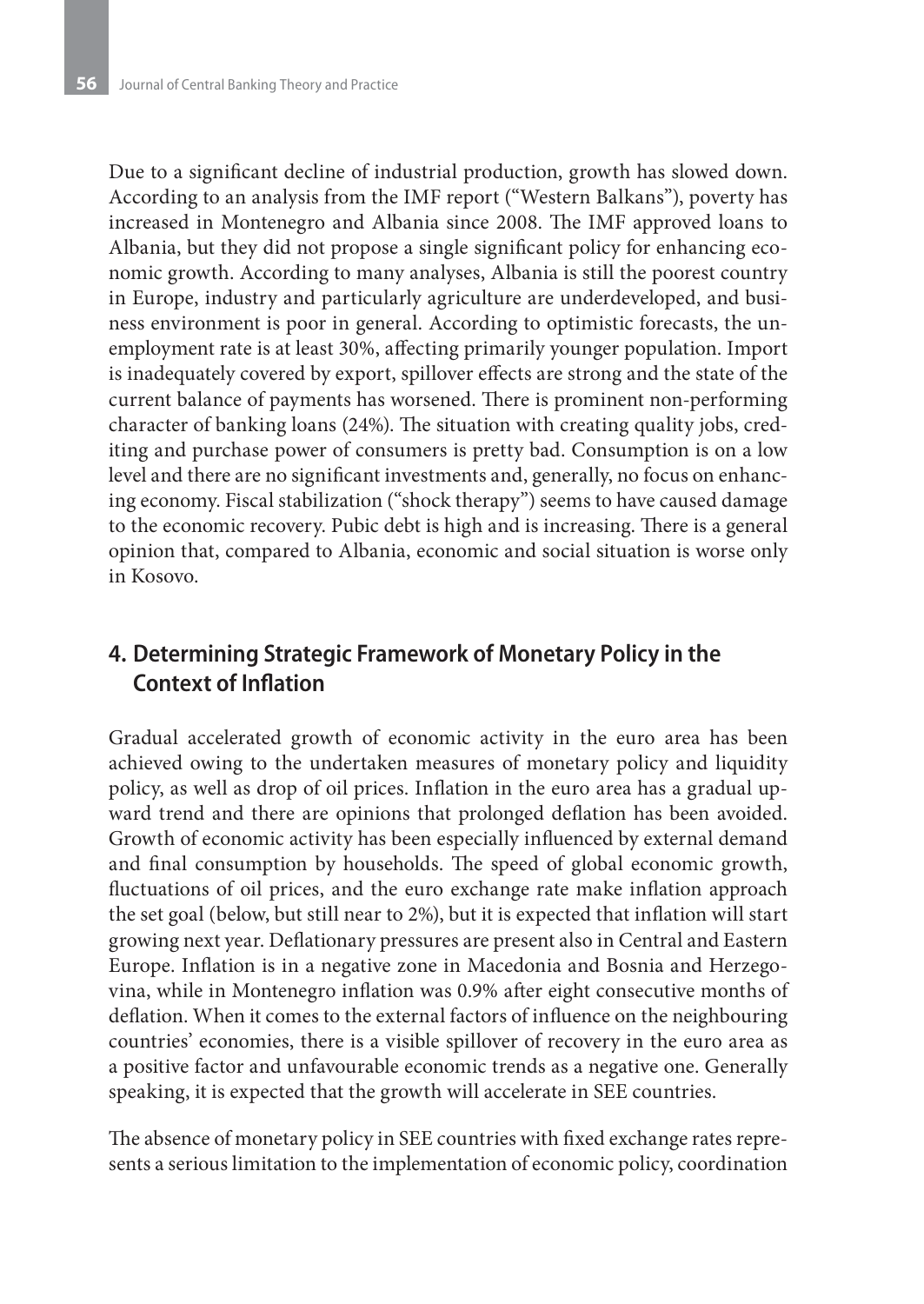of monetary and fiscal policies, and other specific policies in the observed countries. Despite the fact that SEE countries with "built-in" monetary policies, i.e. using instruments of monetary policy, may directly influence the achievement of the final goals of monetary policy (sustainable inflation rate), macroeconomic indicators are far from satisfactory in these countries and this is supported by domination of political over economic considerations. Regulations of the Central Bank of Montenegro recognize instruments of monetary policy such as central bank loans and open market operations, although there is no adequate room for operations in accordance with these regulations. The role of reserve requirements is reduced to the prudential measure which is designed to maintain liquidity of the banking sector. The Central Bank of Montenegro, just like in the case of Kosovo, is not ready to act as a lender of last resort, which may worsen financial sensitivity.

The regimes of dollarization and currency board do not abolish all monetary shocks, which has been confirmed by the recent crisis circumstances, i.e. the currency shocks of an anchor country, which quickly produces a negative consequence. Bosnia and Herzegovina implemented the currency board strategy and this form of monetary-exchange arrangement is linked to the best inflationary performances as a result of better monetary discipline (lower rate of money growth). This should allegedly be followed by higher production growth, which is not the case with Bosnia and Herzegovina. Earlier experiences were indicators of relatively higher average annual growth per capita. Currency board could be an encouragement in case of increasing credibility of deflationary policy based on the exchange rate. With a given growth rate of money supply, money demand is increased as an effect of trust, which results in lower inflation. The currency board ostensibly stabilized the Bosnia and Herzegovina`s currency. Still, there was no "correction" of the world trends: growth of prices of energy products and other goods, more expensive production of goods for export in Bosnia and Herzegovina, favourable purchase of foreign goods on the market of Bosnia and Herzegovina. That eventually resulted in a continuous foreign trade deficit. The link of the Convertible mark for the German mark and then euro has not brought economic efficiency to Bosnia and Herzegovina.

Expansive monetary policy influences strengthening of demand and facilitates access to loans. The goal is to limit potential negative effects of structural reforms in short term. Using structural policies is an effort to increase economic growth on a long-term basis, which is determined by the factors of demand. In order to alleviate excessive short-term oscillations of the Dinar exchange-rate, the National Bank of Serbia has undertaken interventions in the interbank exchange market by selling and net buying of foreign currencies or buying and selling euro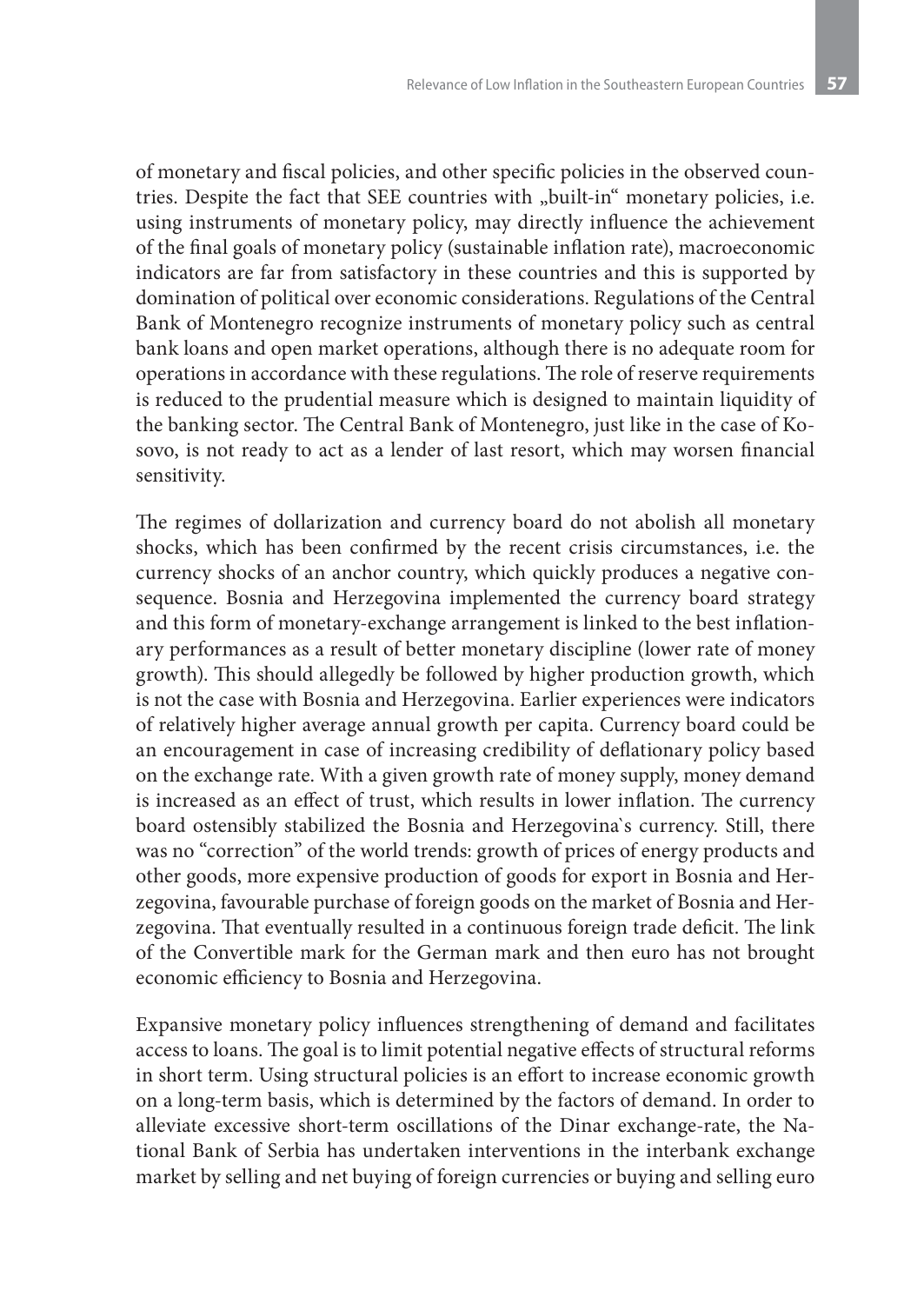at three-month swap auctions. Trying to stimulate credit activities and turn the tendencies at the level of monetary aggregates, the NBS reduced the reference interest rate and changed the regulations referring to reserve requirements. It also adopted measures aimed at supporting citizens in overcoming difficulties in case banks unilaterally raise interest margins. The main role of monetary policy is to ensure that medium-term inflation moves within the allowed limits of the goal. Foreign exchange interventions contribute to achieving the targeted inflation rate if the reference interest rate cannot effectively influence inflation. According to the NBS (2015), a longer period of low current inflation and the expected lower inflationary pressures in Serbia will contribute to the stabilization of short-term and medium-term inflationary expectations in the period to come.

The primary goal of the NBRM is maintaining price stability starting from the fact that price stability creates the best macroeconomic environment for economic development which is sustainable on a long term. From 1995, the nominal exchange rate of Denar was linked to the German Mark and since 2002 to the Euro, as the strategy of exchange rate targeting. The NBRM (June 2015) estimated that a favourable trend was recorded in the loan market within a longer period of time, which suggests relatively efficient transmission of monetary measures aimed at credit activity and stable expectations of domestic banks. However, possible adaptation of the monetary policy to the forthcoming uncertainty arises from a closer monitoring of future macroeconomic trends and possible materialization of risks. A decline of the reserves of foreign currencies is partly a result of the intervention – net sale of foreign currencies on the exchange market by the NBRM. The direction of the NBRM interventions with market makers aimed at buying has been changed due to two factors: the beginning of the season of high inflow of foreign currencies and a relatively good exchange position of banks.

The main goal of the monetary policy of Albania is achieving and maintaining price stability in the form of a low and positive inflation rate: annual growth of domestic consumer prices of up to 3%. The monetary policy has been managed by the expected performance of inflation in a long term and is balanced in order to correct medium-term fluctuations in the economy. The goal is not to influence (improve) a long-term economic growth by measures of monetary policy. By conducting flexible monetary policy, the Bank of Albania contributes to alleviating "the shocks on the side of demand and stabilize the output and employment close to their long-term trends". The basic indication of oscillation of inflationary pressure in the economy is the deviation of the medium-term inflation forecasts from the targets. The indicators for measuring price growth in economy are the consumer prices index (CPI), the producer price index (PPI), the index of salaries etc. The Bank of Albania uses the CPI for defining stability of prices and manag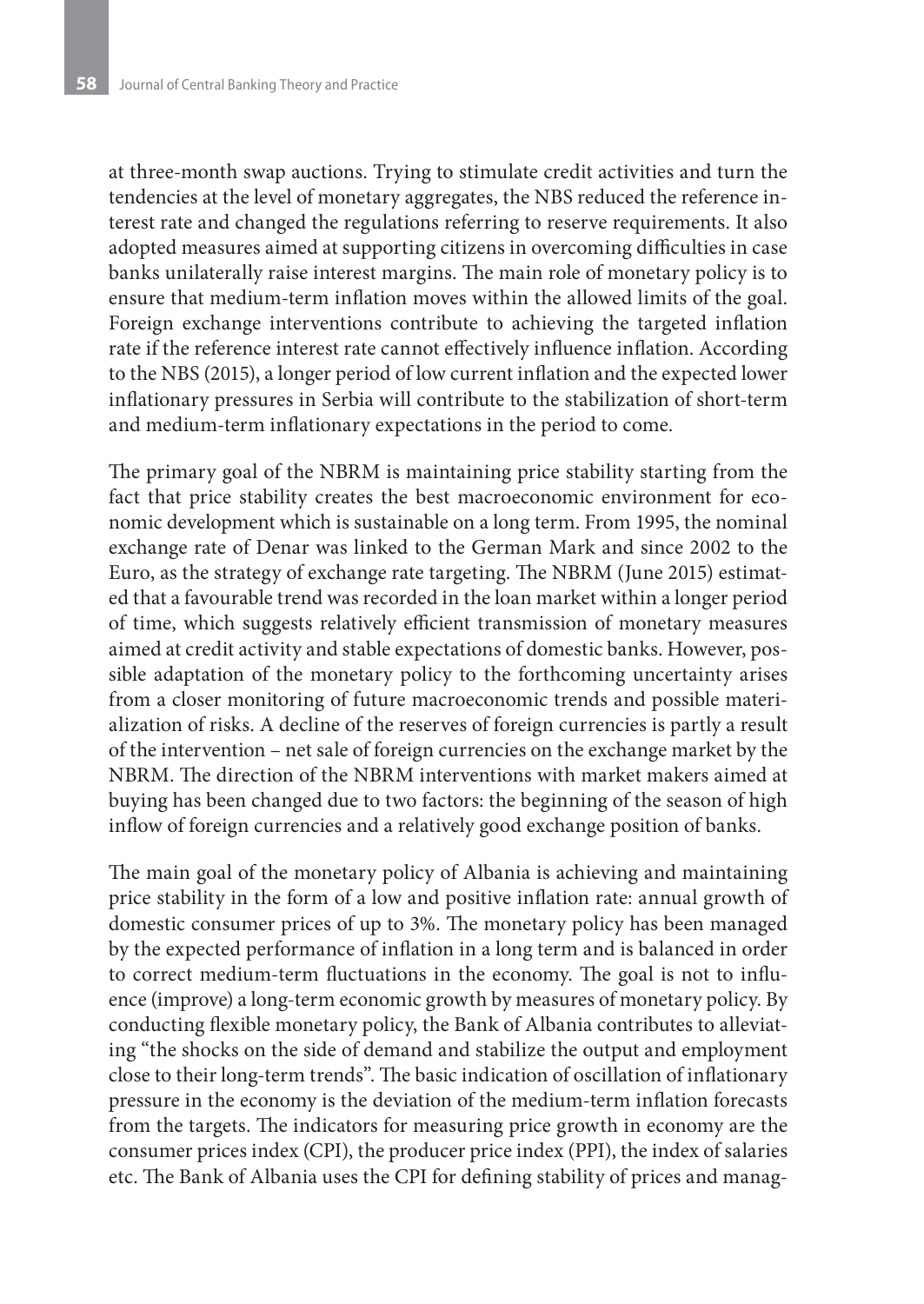ing monetary policy. To achieve the main goal of the central bank, open market operations, standing facilities, and reserve requirements are available as instruments of monetary management.

# **Conclusion: Repercussions of the Inflationary-Deflationary Environment**

During 2014, there was a standstill of the economies of SEE countries, with the growth rate of 0.2% and with this level of economic activities it is not possible to reduce the high unemployment rate in the region and improve the living standard. According to the estimates of the World Bank (January 2015), the level of economic growth of Kosovo and Montenegro was reduced, while Macedonia and Albania demonstrated signs of a more sustainable development due to increase of exports. The projected growth in the region of 1.3% will probably mitigate weak recovery of Bosnia and Herzegovina. In addition to weak domestic demand and the problem with foreign demand, prominent problems in the financial system are the burden of non-performing loans on domestic banks and/or high interest rates in the conditions of high competition in the banking system. The role of the monetary policy in achieving economic growth has been pretentiously pointed out, whereby the responsibility of creating and implementing the overall economic policy has been neglected.

The inflationary-deflationary environment in SEE countries has been influenced by internal and external factors, in an undefined ratio, starting from the dominance of the political (geopolitical) influence determining the economic trends and performances in long-term, particular interests based on illegal patterns of operating and "non-benevolent" and paternalistic relation of foreign and international financial and other relevant institutions. In all SEE countries, foundations of economic freedoms are fragile, while power networks of companies control national economies. Macroeconomic environment of the observed countries is characterized by four crucial negative processes:

- Low GDP level: extremely slow and mild growth;
- High foreign and internal indebtedness;
- Low level of economic competitiveness;
- High unemployment rate.

The so-called privatization in SEE countries has been carried out in the conditions of underdeveloped free market infrastructure. One of the repercussions is a dominant foreign ownership in the financial sector that collects citizens' savings.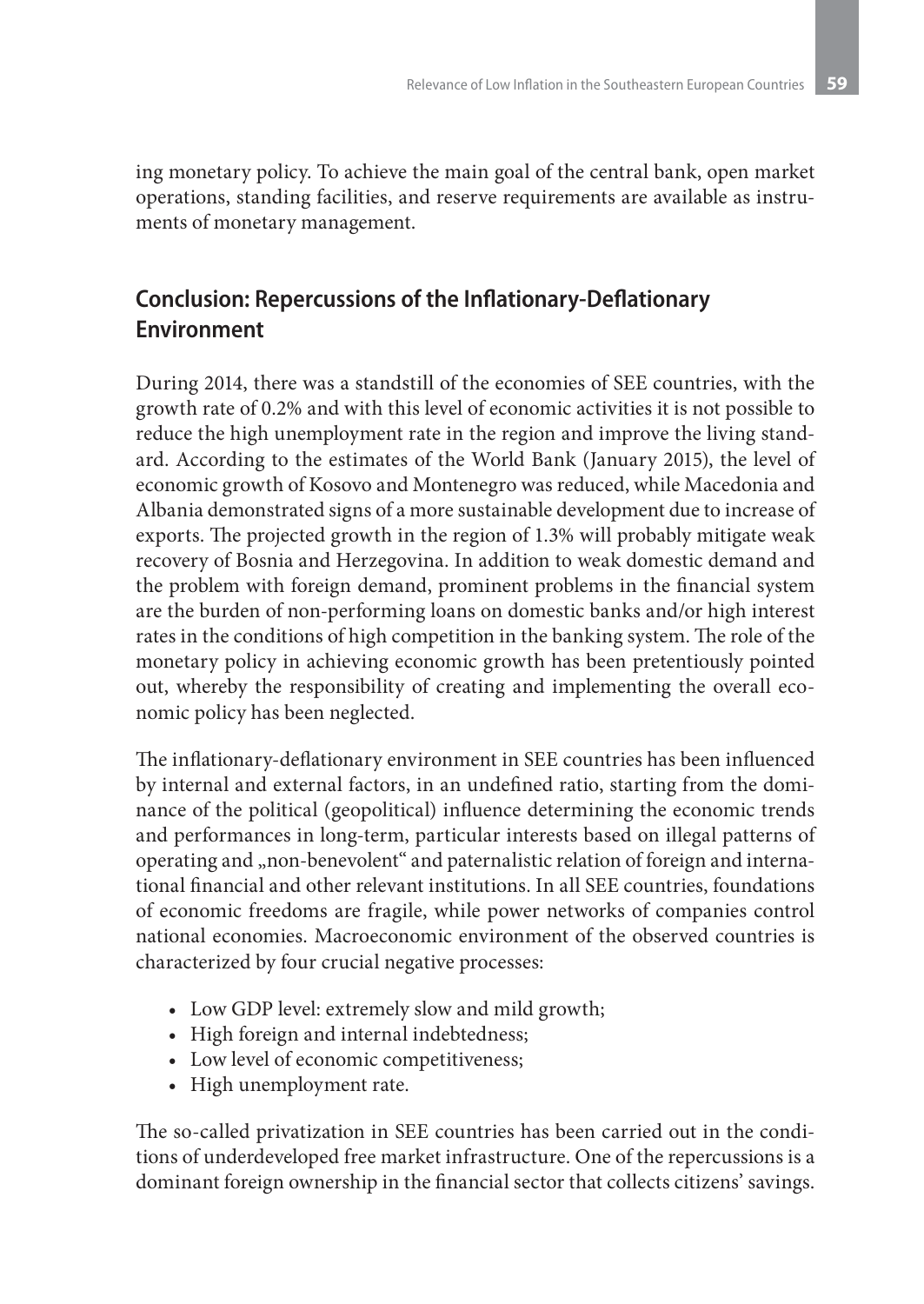Privatized companies exhaust public finances. At the same time, the unemployment rates have been constantly increasing in all countries of the region. Without higher level of investments, it is not possible to ensure growth of employment, but due to structural problems in the region, there is no interest for investments, among other things. Average and minimal salaries are low and a large share of population is on or below poverty line. Taxation of labour is important, along with low income tax rates. On the other hand, there is high participation of public consumption in GDP. High participation of current expenditure prevents reduction (limiting) of government involvement in the economy.

Fundamental requirements for higher rates of economic growth have not been met because there have been no necessary changes in the policy of employment and improving conditions on the labour market, which has caused a lack of an active integrative industrial policy in addition. Another discouraging phenomenon is that the number of budget users is larger than the total number of employees. Migrations of population from all neighbouring countries are actually a consequence of bad employment policies and even worse development policies. A large number of young people are exposed to the risk of economic and social exclusion, with consequences on the demographic and social scale. Decline of aggregate demand has been also caused by reduction of a part of salaries and pensions, causing growth of unemployment and further decline of aggregate demand.

The continuous burden of economic problems in the analysed countries will get a long-term form of:

- Pretty uncertain limitation of negative trends in economy;
- Impossibility to resolve all problems in the economy with monetary and fiscal policy measures;
- • Crucial relying on capital flows, especially on foreign direct investments determined by selective political decisions;
- Destructive relation towards crucial institutions of the economic system;
- Problematic rationale, efficiency and sustainability of the "solutions" such as fiscal consolidation, financial liberalization, macroeconomic stabilization, lifting business barriers etc.

A long-term trend of inflations in the SEE countries is almost the same despite the strategic choice of monetary policy, the exchange rate regime, or the possibility of proactive implementation or non-implementation of the monetary policy. Also, there are the same or very similar problems in the region referring to economic activity, sustainability of crucial macroeconomic indicators or economic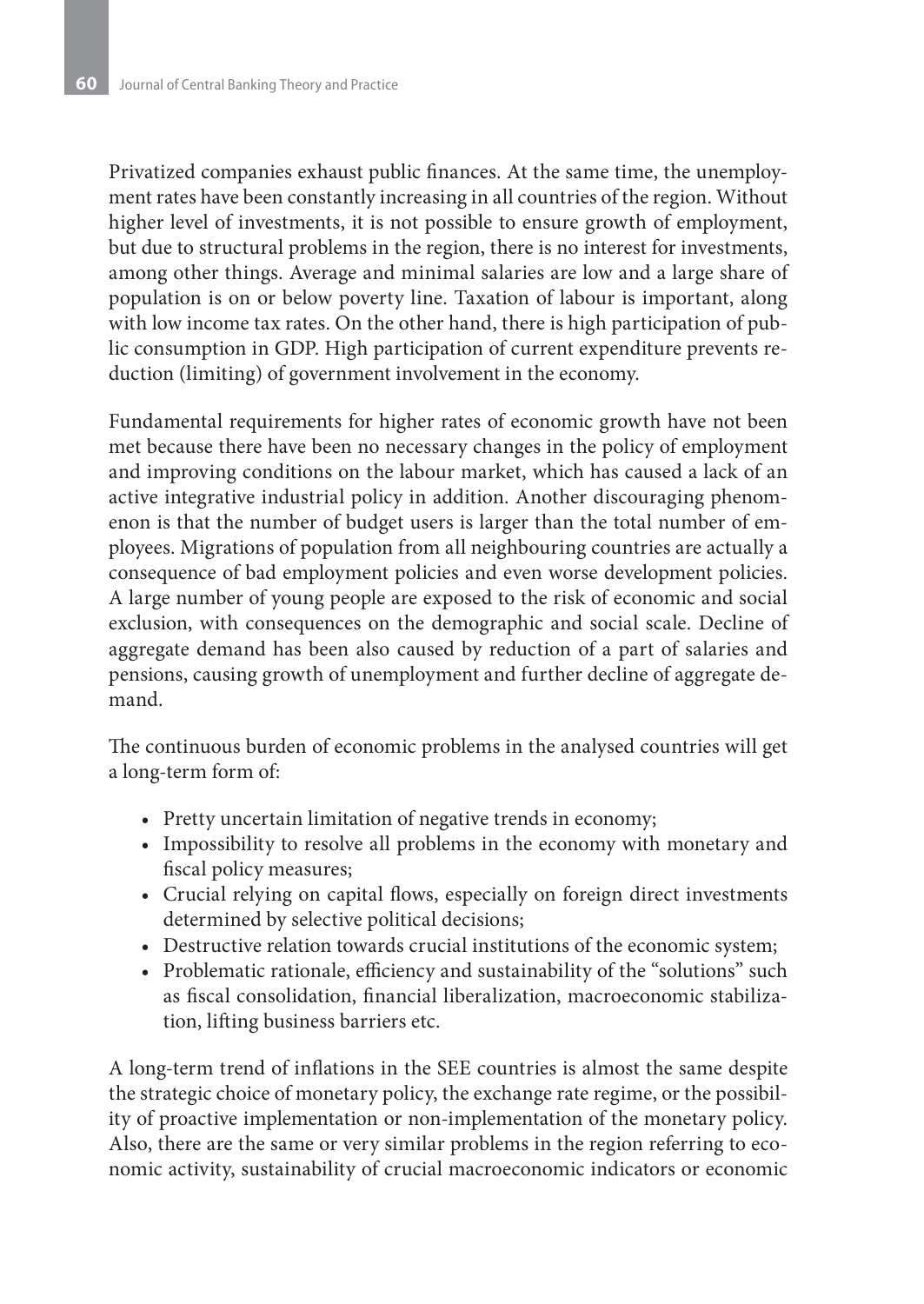perspective. The flow of capital from Western European countries is quite modest and it is mainly not possible to limit the negative effects of the world economy price changes to the observed countries. Psychological factors, which cannot be measured in quantitative terms, such as different expectations, predictions of or inclination to consumption, are the indicators of future problems in the functioning of the economic systems of SEE countries. It is obvious from our analysis that low inflation rates do not correspond to satisfactory economic indicators.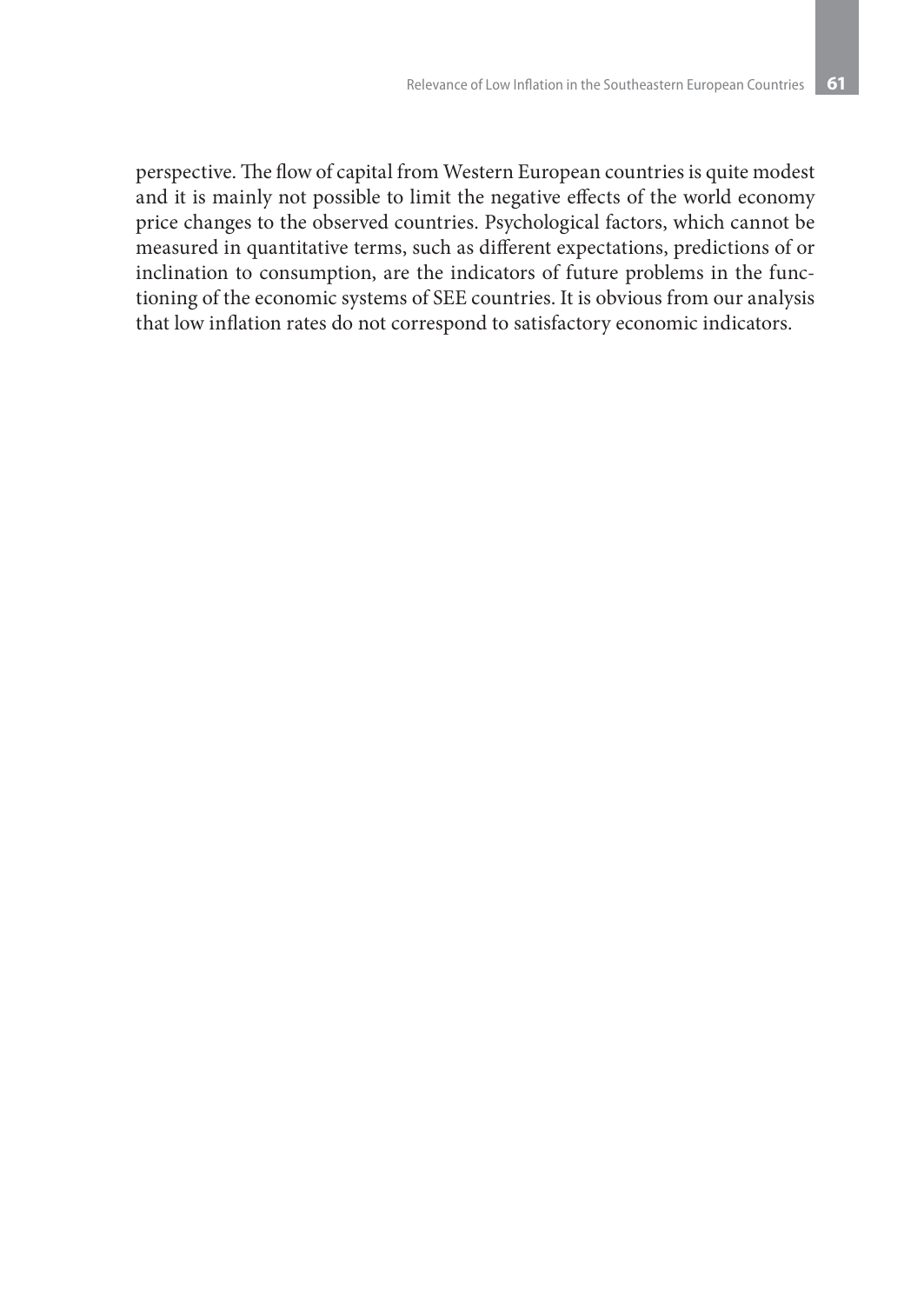### **References**

- 1. Bank of Albania. (2015) *Monetary Policy Document*, January.
- 2. Bank of Albania. (2015). *Annual Report*.
- 3. Bernholz, P. (2003). *Monetary Regimes and Inflation*. Edward Elgar. Cheltenham.
- 4. Bogetić, Željko. (2000). Official Dollarization: Current Experiences and Issues. Cato *Journal*, 2 Vol. 20.
- 5. Bordo, M. and Filardo, A. (2005). Deflation in a Historical Perspective. *Working Papers No 186*, Bank for International Settlements. Basel.
- 6. Cagliarini, Adam, Christopher, Kent and Glenn Stevens. (2010). Fifty Years of Monetary Policy: What Have We Learned? Reserve bank of Australia 50th Anniversary Symposium.
- 7. Centralna banka Bosne i Hercegovine. *Godišnje izvješće*.
- 8. Centralna banka Bosne i Hercegovine. *Izvještaj o finansijskoj stabilnosti*.
- 9. Centralna banka Crne Gore. *Izvještaj o kretanju cijena*.
- 10. Centralna banka Republike Kosova. *Godišnji izveštaj*.
- 11. Cochrane, J. (1998). A frictionless view of U. S. inflation. *NBER Macroeconomics Annual* 1998.
- 12. Cochrane, J. (2001). Long term debt and optimal policy in the fiscal theory of the price level. Econometrica, Volume 69, Issue 1.
- 13. Cochrane, J. (2005). Money as stock. J. Monet. Econ. 52.
- 14. Eckstein, O. (1981). *Core Inflation*. Prentice Hall. New York.
- 15. Friedman, M. and Schwartz, A. J. (1963). *A Monetary History of the United States: 1867-1960,* Princeton: Princeton University Press.
- 16. Godley, Wynne and Lavoie, Marc. (2007). *Monetary economics: an integrated approach to credit, money, income, production and wealth*, Palgrave Macmillan New York.
- 17. James, E. (1956). *Pokušaj jedne savremene teorije inflacije*. *Ekonomski anali br. 4*. Beograd.
- 18. Lakić, S. (2006). *Instrumentarijum monetarnog menadžmenta*. Ekonomski fakultet. Podgorica.
- 19. Leeper, E. (1991). Equilibria Under Active and Passive Monetary Policies. *Journal of Monetary Economics*, Vol 27, No.1.
- 20. Levinson, Č. (1974). *Kapital, inflacija i multinacionalne kompanije*. BIGZ. Beograd.
- 21. McCallum, Bennett and Nelson. Edward. (2006). *Monetary and Fiscal theories of the price level: the irreconcilable differences,* February Federal Reserve Bank St. Louis.
- 22. Ministarstvo finansija Crne Gore. *Godišnji izvještaj*.